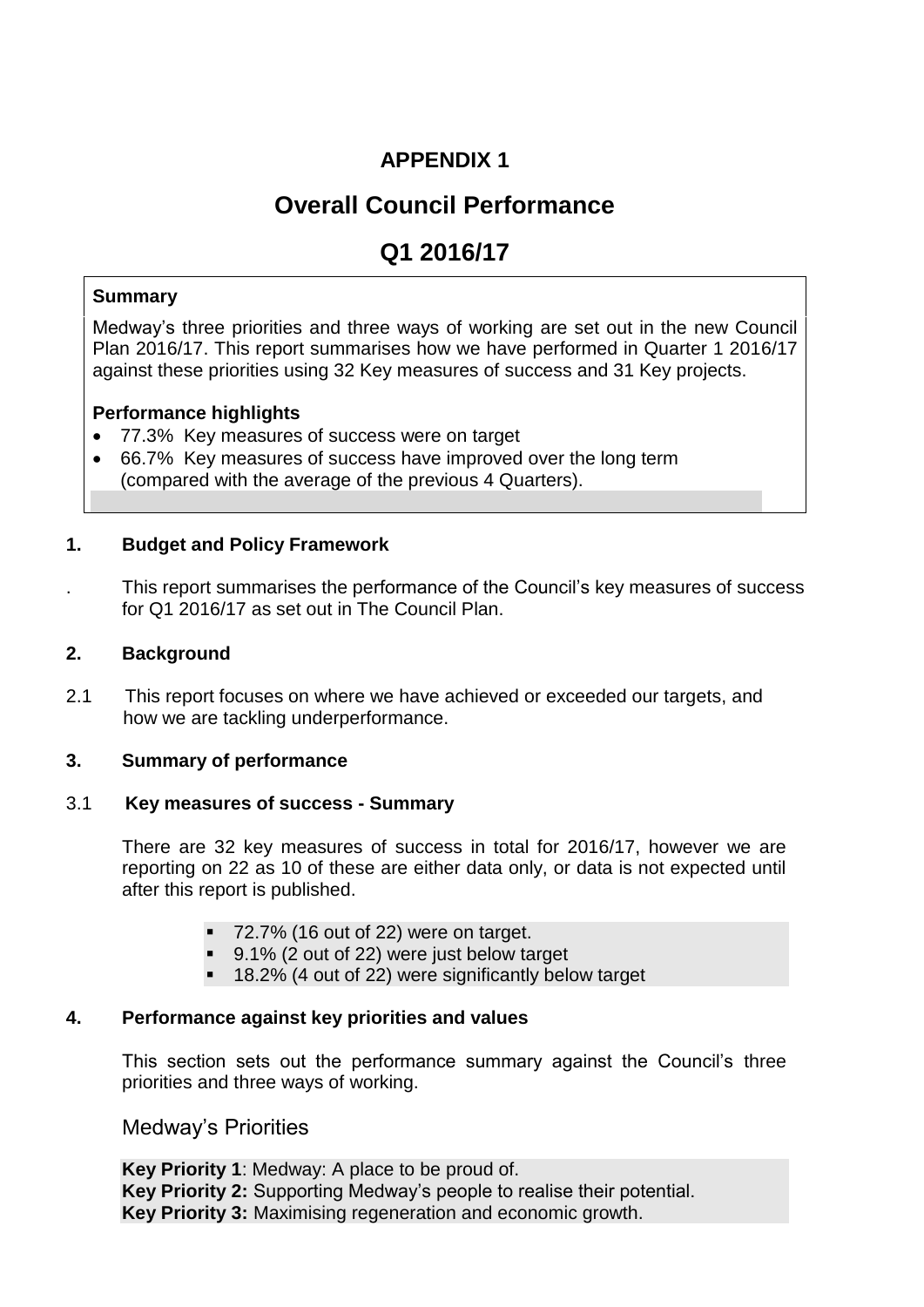Medway's Ways of Working

- **1:** Giving value for money
- **2:** Digital services so good that everyone who uses them prefer to do so
- **3:** Working in partnership where this benefits our residents

# **5. Key Priority 1: Medway: A place to be proud of**

### 5.1 **Key measures of success - summary**

Details of the 3 key measures of success for this council priority are included in Appendix 1.

- 2 out of 3 measures of success were on target
- 0 out of 1\* measure has improved compared with last quarter
- 1 out of 1\* measure has improved compared with average of the previous 4 quarters

(\* Total number of measures where comparative data is available)

#### 5.2 **Service comments**

Medway is committed to providing all residents with a clean and green environment.

# 5.2.1 **Outcome: A clean and green environment**

# **Project 1.1 Public realm and street scene**

Medway employs a team of Community Wardens to engage with local communities to help keep Medway's public realm clean and safe. The wardens work closely with enforcement officers to tackle environmental issues, such as bins put out early, littering and flytipping.

The Council takes a proactive approach on these issues. All flytips are investigated and, where evidence can be obtained, we take enforcement action. Wherever possible we remove the flytip there and then to get it off the street so that it doesn't attract more waste. We also deal with people who drop litter in the street, by issuing them with fixed penalty notices. All fly tips are attended within one working day and in Quarter 1, 380 fly tips were addressed (66 of these were on private land), 298 were removed on the same day (95%). The total tonnage cleared amounted to 52.5 tonnes.

The Council takes a proactive approach to fly tipping and always try to engage with 'flytippers' where evidence has been found to resolve the incident before it becomes a prosecution, favouring enforcement action first. These enforcement actions range from a written request to remove the dumped waste in the first instance before this then escalating into fixed penalty notices and then finally prosecution. 13 fly tipping, littering and waste related cases were successfully prosecuted at Medway Magistrates Court in Quarter 1 with fines and costs totalling £3,718.

An important aspect is to work with communities to change behaviours and to get the community involved in keeping their neighbourhood clean and tidy. The Council do this through community clear up days. We work closely with Community Payback to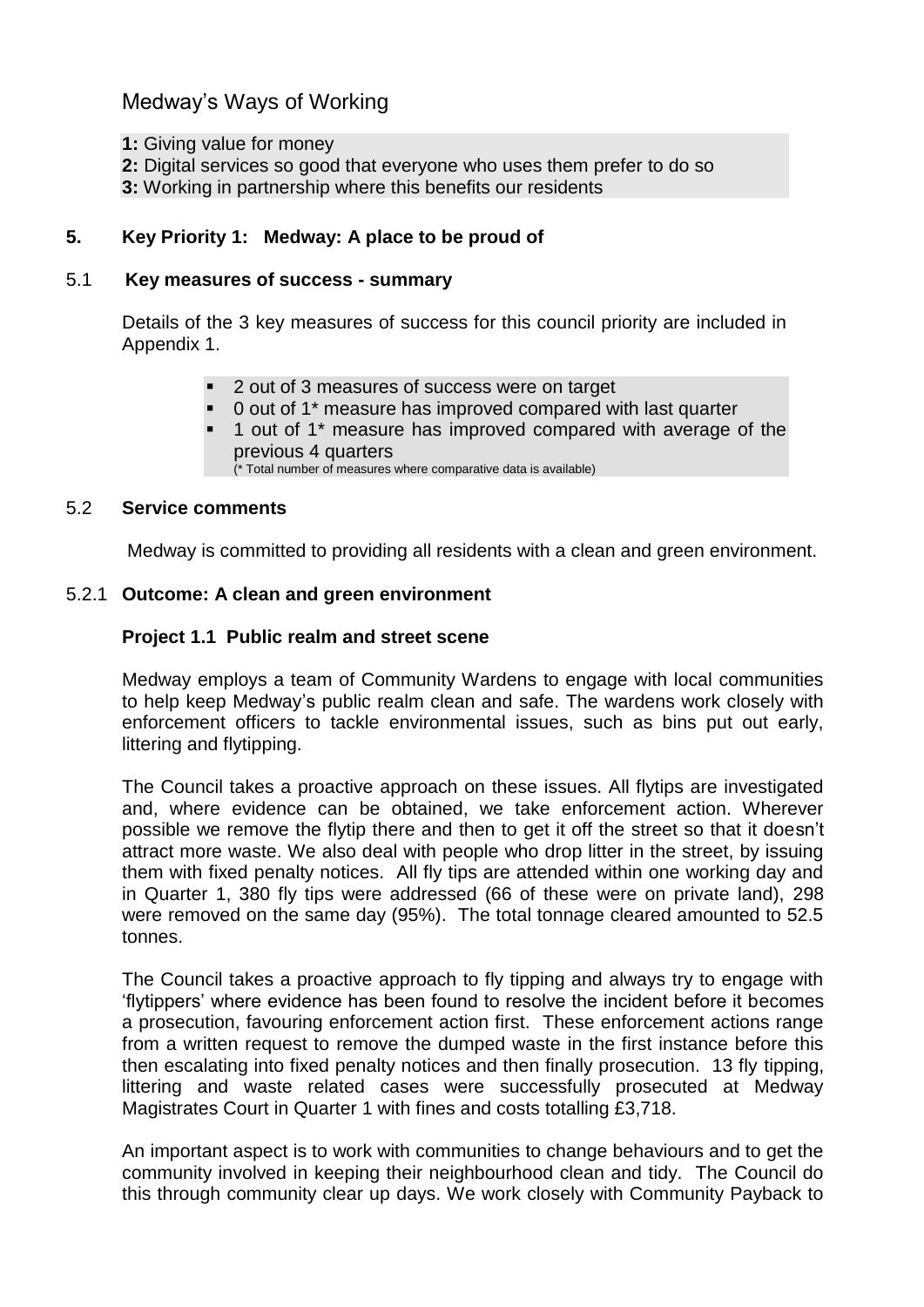help with these. Two community clear ups have taken place during Quarter 1, one of which cleared three tipper loads of rubbish from an alley in Green Street Gillingham.

Work has been taking place to improve the look of Luton Road focusing on the area between the arches and Castle Road. Refuse out early was targeted and has decreased. Work was planned for Quarter 2 to deal with issues such as car repairs on the highway and untidy land.

# **Project 1.2 Parks and open spaces**

The Council maintains parks and open spaces for the enjoyment of all. The estate comprises 148 urban parks, two country parks and 48 countryside areas that are managed for their wildlife and conservation value. Medway has over 125 play areas, skate parks and multi-use games areas, offering a wide range of activities for children and teenagers. We will work to maximise the use of Medway's green spaces for sporting and other healthy activities during the course of the year.

The Council achieved six green flags in 2016 following judging at Great Lines Heritage Park, Broomhill Park, Hillyfields, The Vines, Capstone Farm Country Park and Riverside Country Park. While Gillingham Park was not judged as meeting the standard, an appeal has been lodged and remedial actions are being pursued to ensure that the standard is met.

Volunteering is an important component of managing green spaces; this helps the public purse stretch further and also gets local people more involved in their community. Last year volunteers gave over 14,000 hours of their time to keep Medway greener. This year we will exceed that.

# **Project 1.3 Replacing Medway's street lights**

LED Options report has been prepared in Quarter 1 outlining a programme to convert the existing street lighting network to LED. The main benefits of converting street lighting to LED are to reduce energy consumption and maintenance frequencies. The next stages for the LED project is to develop more detailed modelling to maximise the efficiency benefits of a LED conversion programme; this was scheduled to be completed in Quarter 2. Once the detailed modelling has been completed, funding routes for the capital costs for LED conversion will need to be identified.

# 5.2.2 **Outcome: Medway on the map**

# **Project 2.1 Medway: A great place to work, live, learn & visit**

A combined programme is being prepared around Medway's physical regeneration, cultural strategies and projects.

By building on what makes Medway unique such as our rich heritage and sporting legacy, and combining this with the fantastic waterfront regeneration opportunities which are evolving, this will enable the Council to promote Medway as a great place to live, learn work and visit. This will (1) increase the number of visitors and extent of stay and generate spend in the area (2) attract new innovative businesses, creating new jobs and investment in addition to helping Medway businesses flourish and (3) promote the Council as being leaders, innovating public services and presenting new opportunities for funding. The following approaches have been adopted to achieve this objective: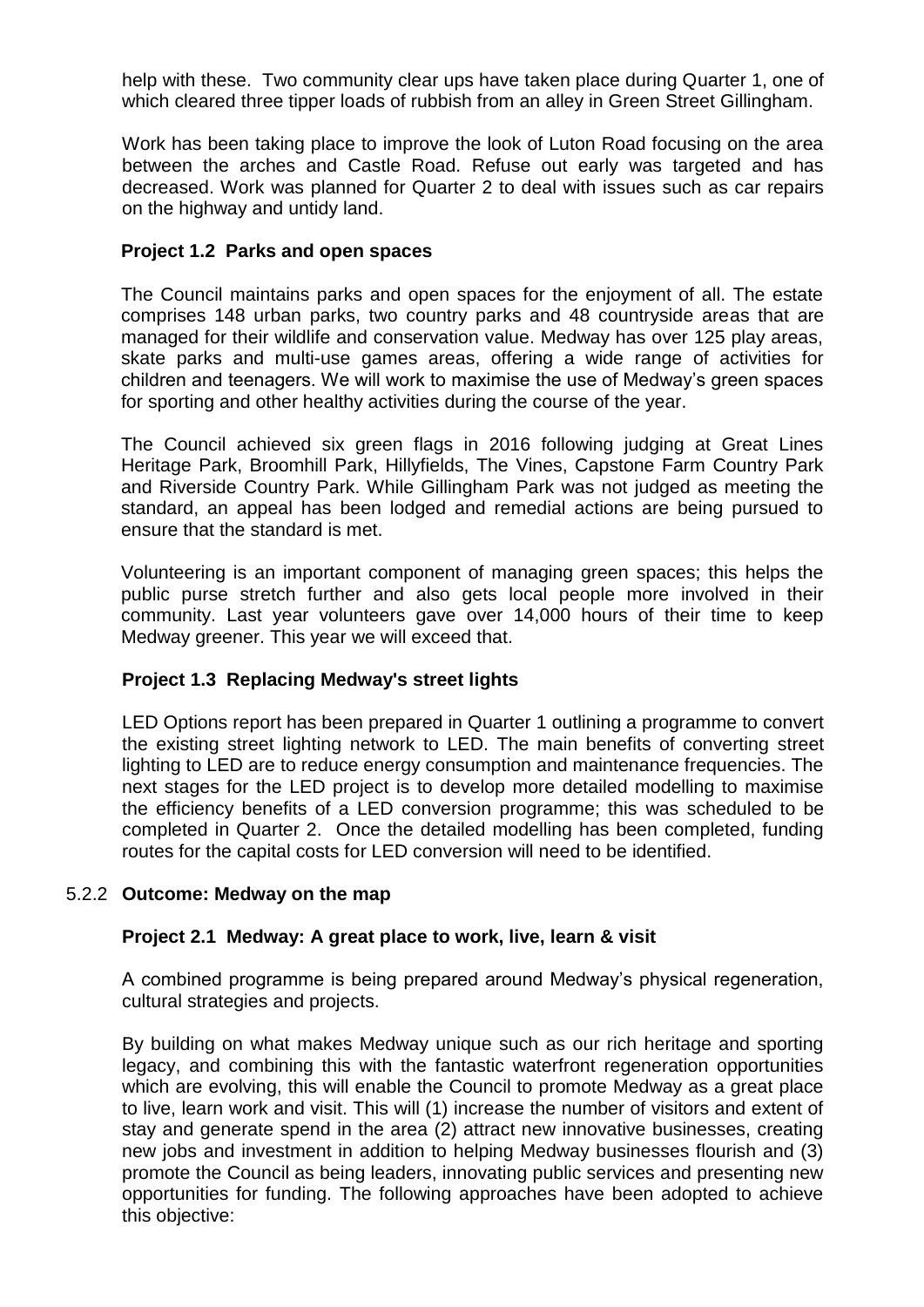# **Develop a destination marketing plan**

A strategy and action plan for "Medway on the Map" is being implemented as part of the marketing department's on-going activities.

# **To seek funding opportunities to develop innovative public service solutions**

Submitted Coastal Communities Fund Stage 1 bid for £1.7m towards public realm improvements along Gillingham Waterfront and a NEET training; awaiting result of DWP (Employ Medway) contract for £1.3m to support long term unemployed towards work. Supported One Public Estate bid submission (led by Property) for feasibility of land use between Medway Council, NHS, HCA and DWP with successful £25k and potential £450k with current stage 2.

# **To increase visitor numbers**

Visitor Information Centres (VIC) nationally are experiencing challenges with numbers declining, mainly due to the developments in technology and the way visitors access information. Our VIC has a broad profile but, in general the age profile is that of an older age group. The figures for the first quarter show broadly similar visitor numbers visiting the centre (Quarter 1 2015: 70,711 visits / Quarter 1 2016: 67,269 visits) with sales figures remaining relatively constant (Q1 2015 £17,740 / Q1 2016 £17,721) We are working closely with strategic partners including Tourism South East, Visit Kent and Visit England as part of a promotional plan.

# **Deliver successful Dickens Country Experience tour**

Medway has aspirations to become known as Dickens Country. A brand has been created and the tourism team is looking at growing the brand year on year with activities around the November / December period. The Dickens Country Experience Tour will now be in its 3rd year and takes visitors on a bus tour around places associated with the author celebrating his links with Medway and Gravesham.

Dickens Country Experience has been submitted to the Tourism South East Beautiful South Awards which take place later in the year. A plan for this year's Dickens activities has been formed including horse and carriage rides, entertainment and the Dickens Country Experience tour which will take place in December.

# **Develop increased programme of Dickens related activity, paying particular attention to pre-Christmas period**

As part of growing the brand and activities of Dickens Country and following the success of A Christmas Carol in December 2015, we presented the Trials of Charles Dickens by 'The Dickens Theatre Company' at the Guildhall. This was an original piece of work inspired by his early years as a London court reporter. The show was delivered over the Dickens festival and half term, 20 performances, generating income of £2,307.50.

# **Develop plan to celebrate and commemorate Dickens 2020**

The chalet & garden bid that Greenspaces put into Heritage Lottery Fund (HLF) has been unsuccessful at this stage. A plan to work with Greenspaces, Heritage and identified partners (Dickens Fellowship, City of Rochester, Portsmouth, London, Gravesham) will now be put into place to enable a combined bid to be made to HLF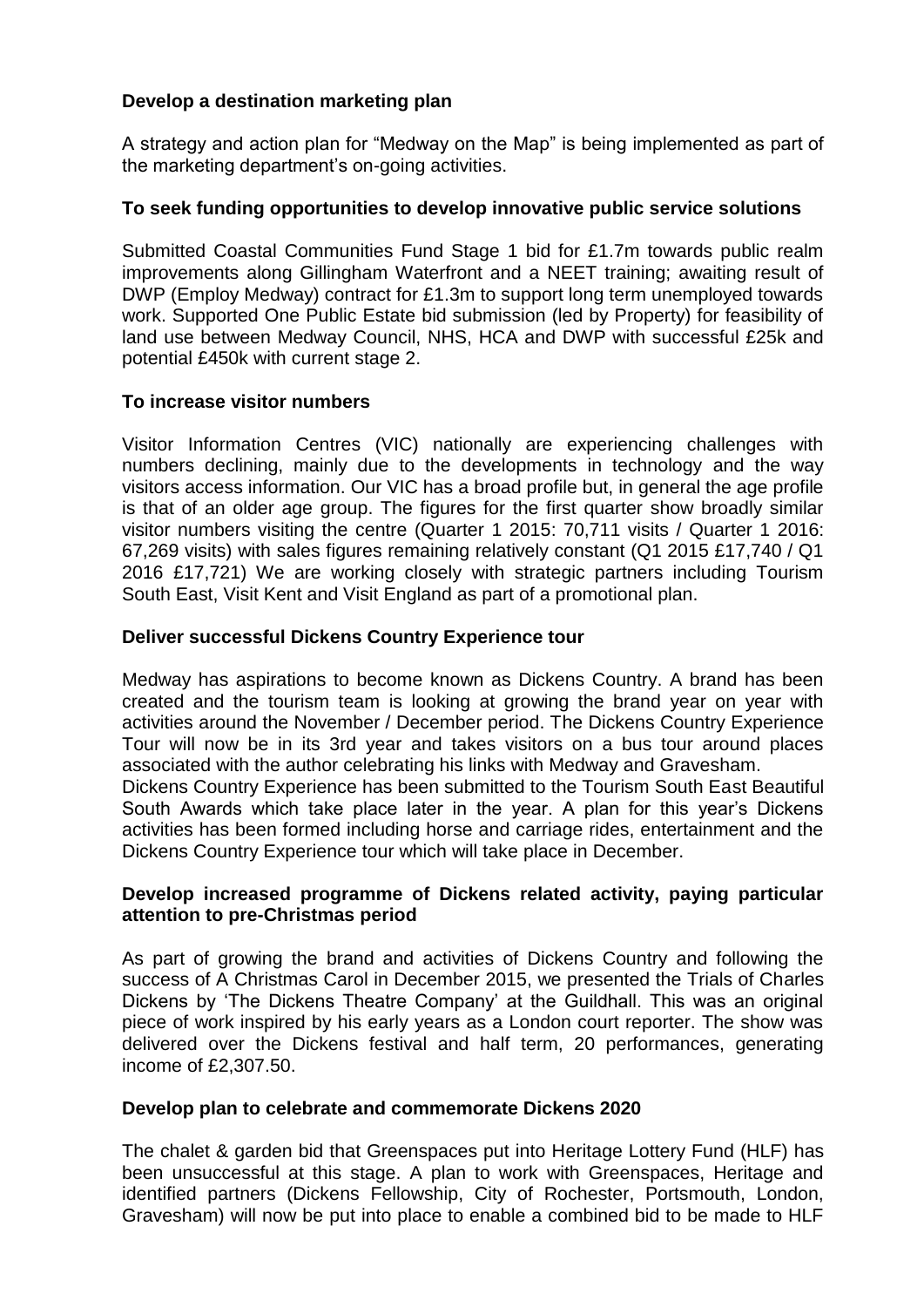Anniversaries fund. The bid will include the Eastgate House chalet and a detailed activity programme linking the three main sites for Dickens of Portsmouth, London and Medway. A bid for the Dickens Fellowship Annual Conference will be submitted as part of the celebrations.

# **To introduce improved tourism signage and wayfaring**

Next phase of the programme is to introduce tourism signage for Maritime Chatham. Initial designs are being prepared for consultation with relevant partners. Potential sites for positioning of signs have been highlighted in conjunction with highways. Locations and quotes have been obtained and consultation with stakeholders has commenced for planned installation by the end of the year.

# **Deliver the 2016 English Festival**

The English Festival went well with a 93% satisfaction rate. The Traffic Management Plan, always the biggest challenge due to the location, was very successful. In order to provide more roaming 'characters/historical figures' we had reduced the main zones down to three: Countryside Experience, Village Square and The Beach. We believe that this provided entertainment for all ages. Visitor numbers were 15,000.

# **Deliver the Sweeps Festival**

We were really pleased with this event, especially with the success of our recent strategy of bringing the live music out onto the streets and open spaces. In all there were 5 outdoor stages (Castle, Boley Hill, City Wall and the Esplanade and Star Hill ends of the High Street). We also kept the Children's Story Telling, Maypole Dancing and Folk Dancing Participation which had been so successful the previous year and which went a long way to help with the lack of Morris on the Monday. However, the Morris on the other two days was in fine form and certainly filled the High Street. There was a real festival feel about the event with the new Artisan Produce Fair supplementing the Record & Musical Instrument Fair, the Psychic and Folk-Art Fairs and, of course, the Fun Fair. Hopefully something for everybody and the feedback has been excellent.

# **Deliver the Dickens Festival**

This was the 38th Dickens Festival in Rochester and as usual featured parades, readings, costumed characters and varied street entertainment and this year the festival had The Old Curiosity Shop as the main theme. The event went well and the new and different street entertainment was very well received. With performances that would have graced festivals at Edinburgh or Brighton, both the Royal Central School of Speech & Drama and Play on Words proved very popular indeed.

# **National Armed Forces Day**

This event took place on the Great Lines for the 5th time and has 'grown' into the site. Attended by the Lord Lieutenant of Kent, the event was heading for record numbers until the weather took hold. Unfortunately after the drum head service the decision was made to abandon the event.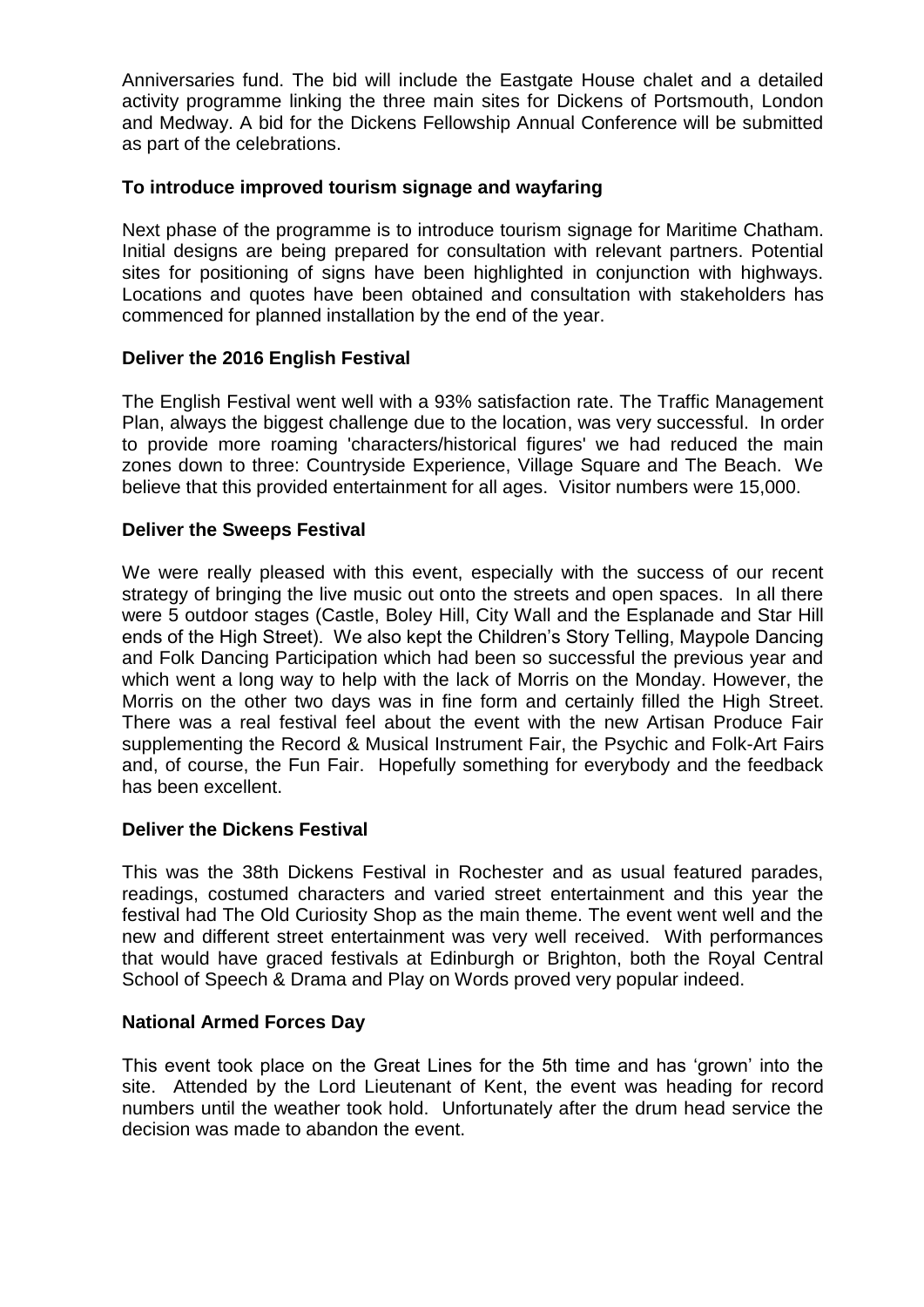# **In Q2 the following festivals took place:**

River Festival 9 July 2016 Castle Concerts 13 – 16 July 2016 Under Siege 17 July 2016

# **Open Top Bus**

The Open Top Bus is running for the fourth year with a new revised 'movie' tour commentary. It starts at the rear of the Visitor Information Centre and runs hourly from 11am – 4pm. We trialled the new commentary at half term and 101 people went on the bus in the four-day operating period. This was lower than expected, but was due to heavy rain and bad weather. It was planned to run the bus as normal during the summer period.

# **Battle of Medway**

2017 marks the 350th anniversary of the Battle of Medway, commemorating the occasion when the Dutch fleet attacked the British while they were moored, resulting in the burning of a number of a key naval ships. Work has been continuing with meetings with internal partners to further develop plans taking place. The Dickens festival in 2017, will now take place over the weekend of 10/11 June, adding to the celebrations planned during the 'Dutch Festival' period. A project plan is underway pulling together all activity.

# **Strood Sports Centre**

Strood Sports Centre has recently undertaken a major refurbishment worth £1.9 million, transforming the centre into a more modern, spacious and inviting facility for all of Medway to enjoy. The project was funded by Medway Council and was completed in phases enabling the centre to remain open throughout whilst keeping disruption to a minimum. The refurbishment is part of the council's commitment to enable local people lead fit, active and healthy lifestyles.

Medway Council officially opened the centre with a visit from Sir Geoff Hurst on Thursday 14 July 2016, including a commemorative 1966 world cup primary school tournament celebrating the FA's 50 years anniversary celebrations. Sir Geoff Hurst commended the facilities on offer at Strood stating that "*the local children had fantastic access to a first class facility that Medway could be proud of*."

# **Medway Mile**

The Medway Mile is the largest mass participation sports event staged in Medway. Established in 2007 to mark the countdown to the opening ceremony of the London 2012 Olympics, the Mile has become hugely successful and a landmark event on Medway's calendar.

The Medway Mile 2016 event took place on Friday, 22 July 2016 and celebrated the Olympic and Paralympic Games in Rio. The one-mile route saw over 3,000 people walk, jog and run around historic Rochester weaving through the picturesque town and High Street before ending within the grounds of Rochester Castle.

The event also offered the opportunity to try out lots of free Olympic and Paralympic Sports including Hockey's speed cage, basketball shoot - out, trampolining, inflatable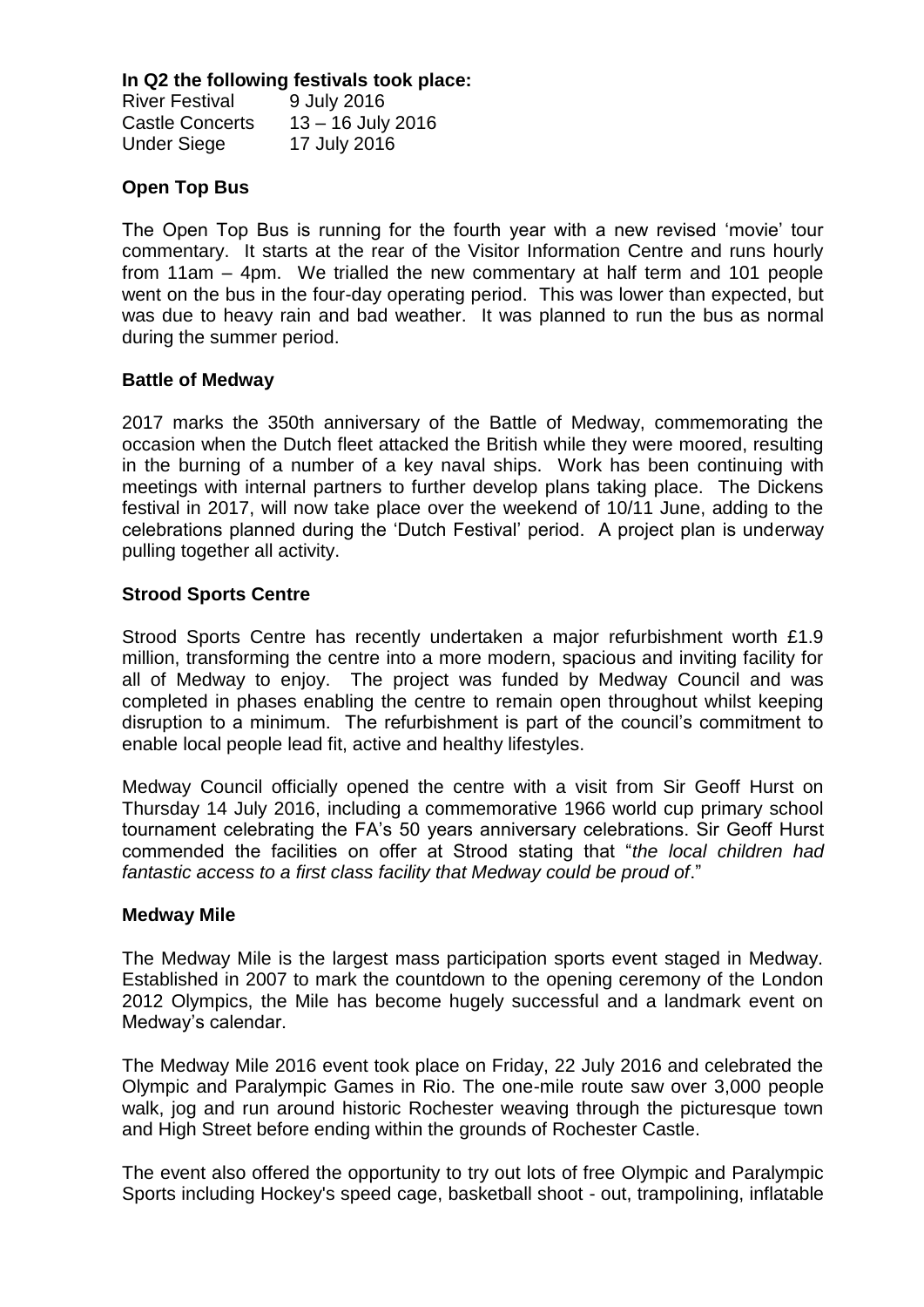sports arena, inflatable golf, archery tag and much more and a grand finale included Brazilian themed dancers and fireworks display.

Customer comment "*Fantastic day at Medway Mile. A really well organised event and superb fireworks. The lady MC was so enthusiastic all day and all the staff supporting were friendly and helpful. It was definitely the best event I have ever been to in Medway as the whole atmosphere of the day was amazing!"*

# **Medway Festival of Sport 2016**

The Medway Festival of Sport is an annual summer extravaganza which this year celebrated all things Rio. It showcases excellence, increases participation, promotes healthy lifestyles and aims to inspire the whole community to get involved with sport in Medway.

The 2016 Festival Programme offers everyone a host of opportunities to play, compete and spectate. It launched in style with The Medway 10K, followed by The Medway Big Ride and reached its climax on the final weekend with the annual Medway Mile event.

The programme has something for everyone including the Medway Golf Open and open competitions in badminton and squash, plus Kent & Medway Business Games and a programme of ParkSport activities. Residents could also enjoy some worldclass sporting action, with national and international sporting events coming to Medway including European Vets fencing, Sitting Volleyball and Wheelchair Rugby. The Festival of Sport also sees the climax of the flagship schools Mini Youth Games series, with eight schools crowned Medway Night of Champions winners in this period.

# **6. Key priority 2: Maximising regeneration and economic growth.**

#### 6.1 **Key measures of success: summary**

Details of the 6 key measures of success for this Council priority are included in Appendix 1; however data on 1 of these is not expected until after this report is published.

- 4 out of 5 measures of success were on target
- 1 out of 4\* measures has improved compared with last Quarter
- 1 out of 4\* measures has improved compared with average of the previous 4 Quarters

(\* Total number of measures where comparative data is available)

#### 6.2 **Service comments**

The Council wants to ensure that Medway's regeneration drives economic development to encourage new and existing businesses to grow in Medway. This is intended for the benefit of local residents through the creation of the new jobs and homes they need.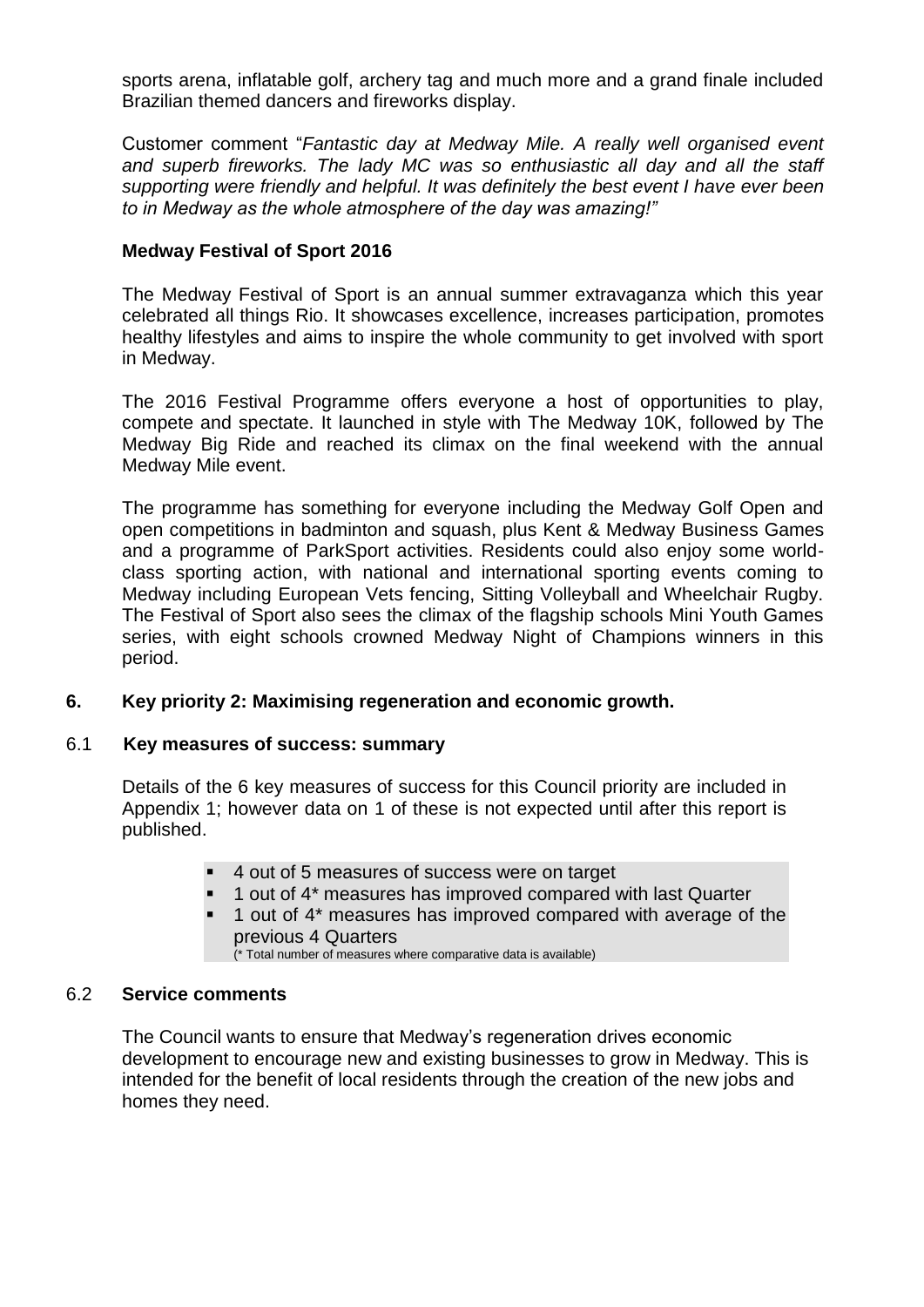# 6.2.1 **Outcome: A strong diversified economy**

# **Project 3.1 Business investment**

Medway Council is pursuing a range of projects and associated funding packages from a variety of sources, including the Government's Local Growth Fund and Coastal Communities Fund, to facilitate the creation of new business opportunities such as Enterprise Zone status at Rochester Airport Technology Park, with the associated tax and planning benefits, to help secure a strong diversified local economy.

# **Project 3.2 Facilitating the delivery of the Inward Investment Strategy**

The procurement of the contract to deliver the next 3 years (2016/19) of Inward Investment service is being developed. The Council is working with Kent County Council to ensure the service will target key priority sectors to move and expand their businesses in Medway (manufacturing, engineering and professional services) to create high value jobs for the residents of Medway.

# **Project 3.3 Development of Rochester Airport Technology Park**

Department of Communities and Local Government (DCLG) has upheld a request to have an Environmental Impact Assessment conducted on the site to support the planning application. This has delayed the planning application process for the airport operator's improvement works, and means that Planning Committee is not likely to meet before November 2016 to determine the application. A start of development works on site is not likely until April 2017 at the earliest. The delivery programme is being reviewed.

£4.4m of funding has been successfully awarded from the Local Growth Fund (LGF) to undertake the improvements to the airport operator's operational infrastructure. A business case for a further £3.7m tranche of funding from the Local Growth Fund round 3 was submitted in July 2016 and awaiting a decision in Autumn 2016, as part of the wider South East Local Enterprise Partnership. If successful, this will be used towards enabling further infrastructure, once one of the airport's runways has been re-aligned.

# **Project 3.4 Develop business accommodation in Watermill Wharf – Strood**

Funding was awarded by DCLG from the Coastal Communities Fund (CCF) to deliver flexible workspace and business support. Watermill Wharf, Canal Road in Strood was considered an appropriate location for 15 new units as a satellite function of the Innovation Centre Medway to help meet the high demand for local small and medium sized office space. The new development will be called Innovation Studios, Strood.

A group of elected Members visited Trinity Buoy Wharf in Docklands, in January 2016 to view examples of how some buildings can be constructed creating stylish, high quality, and affordable workspace accommodation.

A planning application was approved in March 2016 and the contractor to deliver the units was also appointed in March. The project is progressing on time and to budget and the finer details of the design are being finalised.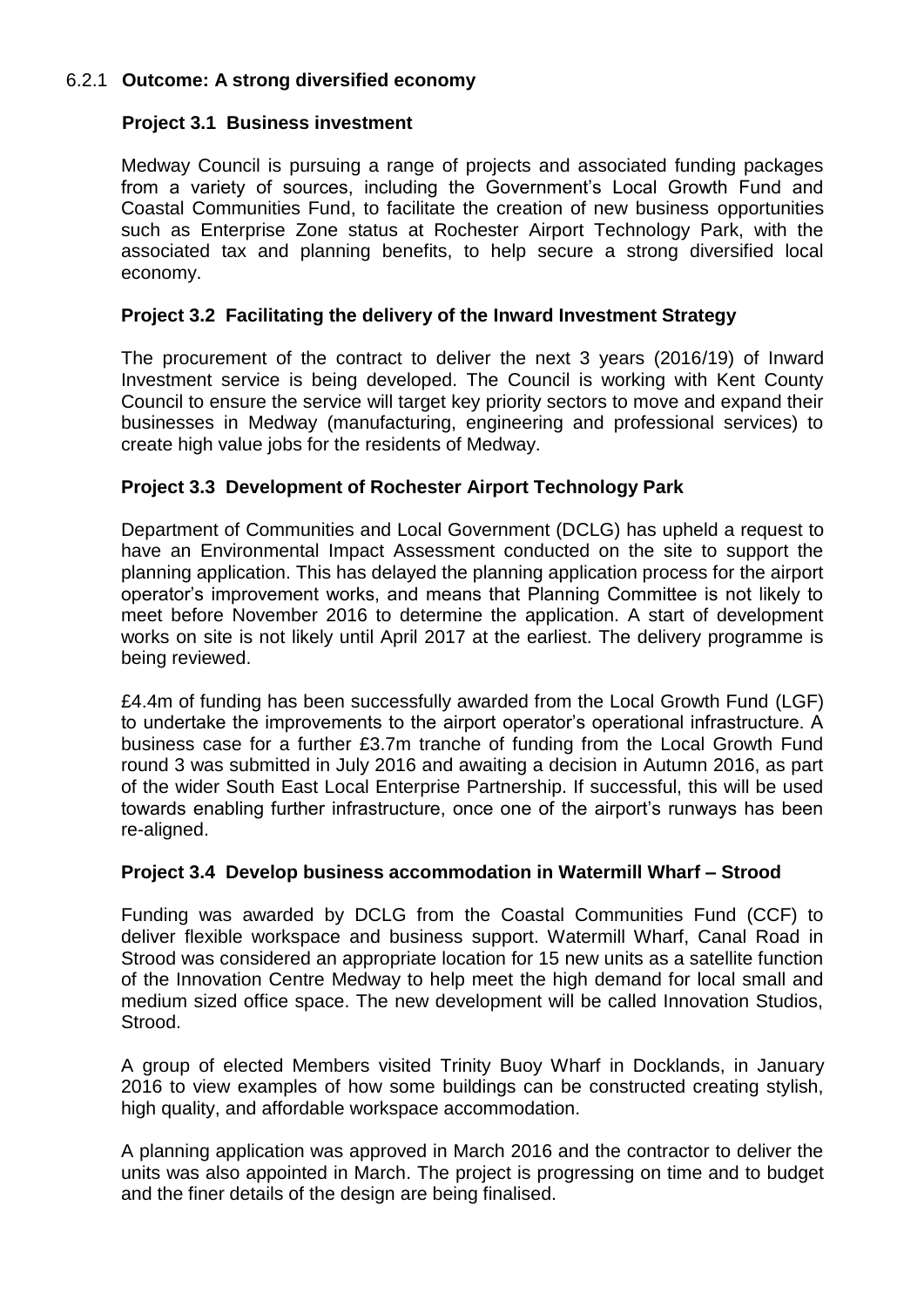# 6.2.2 **Outcome: Residents with jobs and skills**

# **Project 4.1 Jobs, skills and employability**

In 2015, the Government published its strategy for raising UK productivity "Fixing the Foundations" which sets out clear objectives to raise skills levels.

Medway's Council Plan to 2021 has clear priorities, which all relate to bettering our economic position. Through economic delivery, Medway will be "a place to be proud of", enable "Medway's people to realise their potential", and "maximise regeneration and economic growth".

Economic output is measured as Gross Value Added (GVA) per capita and in Medway this figure is 63% of the South East and 69% of the UK. It is therefore essential that the Medway economy closes this gap through raising skills levels across the board but in particular at Level 4. This can be achieved by further developing our specialist manufacturing sector and attracting high value inward investment to sites including Kingsnorth, Isle of Grain and Rochester Airport Technology Park.

Future changes in skills funding should enable closer links between our 4 Universities including Mid-Kent College and local businesses. Council initiatives to support new apprenticeships have been very successful but should now be developed to work with our Further Education and Higher Education sector to encourage young people to take up Level 4 apprenticeships in high skilled sectors including engineering and digital technologies.

Rochester Airport Technology Park has received Enterprise Zone status as part of the North Kent Innovation Zone which comprises three distinct areas in Ebbsfleet, Rochester Airport and Maidstone Medical Campus. Economic Development Officers have commenced "soft marketing" Rochester Airfield to third party introducers including Banks, Accountants and Solicitors, many of which have clients in East London who are actively seeking sites for expansion. Discussions have also been held with Locate in Kent and UK Trade & Investment to promote the site to wider markets.

To reflect the delayed receipt of Locate in Kent data, the Portfolio holder has agreed in consultation with the Chief Executive to adjust the Quarter 1 target for performance measure LRCC 4a (Jobs created and safeguarded) from 75 to 35. The target for Q2 (which is cumulative over the year), has been increased accordingly to reflect this change.

# **Project 4.2 Development of a 16-19 Strategy (including apprenticeships)**

Council officers have worked with the Medway Youth Trust and developed a Youth Employment Strategy which was agreed by Cabinet on 7 June 2016. The strategy outlines the Council's objectives, target areas and outputs. Medway Youth Trust is central to this and provides monthly updates to various stakeholders including the Council on the latest Medway youth neither in Education, Employment or Training (NEETS) data.

An action plan to underpin the strategy is being developed and will be brought forward in Quarter 3.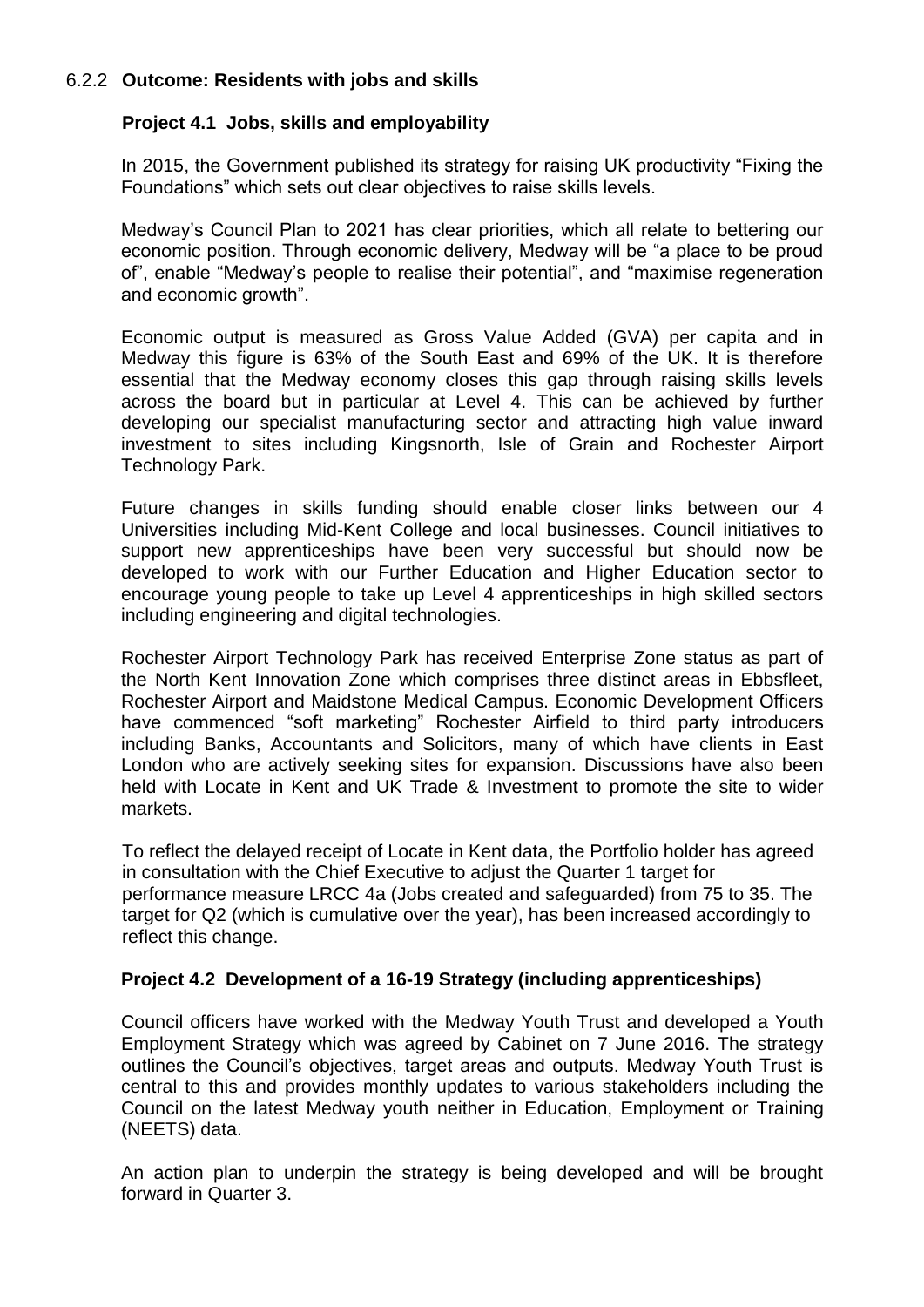# 6.2.3 **Outcome: Getting around Medway**

# **Project 5.1 Tackle congestion hotspots by transport and public realm improvements**

The future prosperity of Medway depends on the prospect of continuing economic growth. The provision of adequate infrastructural investment of new and improved roads is fundamental to enable economic development to come to Medway. In conjunction with these infrastructure developments is the need to meet the challenge of social and environmental objectives of cleaner air and providing a pleasant environment in which to live, work and learn.

Medway Council is committed to enable citizens, visitors and business to move around Medway's road network easily and in the way they choose, i.e. car, public transport, cycling and on foot; encouraging sustainable transport where possible. The connectivity of transport hubs, leisure, shopping and health facilities is at the forefront of our planning so that there is an integrated approach to travel throughout Medway.

# **Project 5.2 Maintain roads through the successful implementation of the new Highways Contract in 2017**

Contract advertised (via the Kent Business Portal) and Pre-Qualification Stage completed. Four contractors shortlisted for tender submission and the tender stage commenced at the end of Quarter 1. Consultants engaged to support the Tender Evaluation Stage (Price & Quality).

Tender Evaluation to commence in Quarter 2 with Tender Award scheduled for Quarter 3.

# **Project 5.3 Transport and public realm improvements for Strood completed by March 2019**

Consultation began with a meeting with the Strood Town Centre Forum and Ward Members on 28 June, and ran until 29 July; analysis in Quarter 2 will be provided. This project will deliver improvements to the road network and the retail area to improve safety and attract shoppers and visitors to use the shops and facilities.

# **Project 5.4 Support the development of Strood railway station**

As part of the Local Growth Fund Strood Public Realm improvements, plans have been developed for Strood Train Station. The consultation finished on 27 July. Strood Train Station plans will be delivered in partnership with Network Rail and proposals include enhanced pedestrian crossing facilities, landscaping, taxi and drop off bays, art work, road safety improvements, removal of street furniture, additional lighting and improved disability access.

# **Project 5.5 Chatham Centre public realm improvements – Local Growth Fund**

Public consultation took place in January in the Pentagon Centre, Chatham Town Forum, Nucleus Arts and Sun Pier House. Feedback was positive, with 90% of respondents agreeing that the designs met the proposed objectives. A number of people want to be kept up to date with regeneration projects taking place across Medway. Consultants are working on detailed design ready to tender for a contractor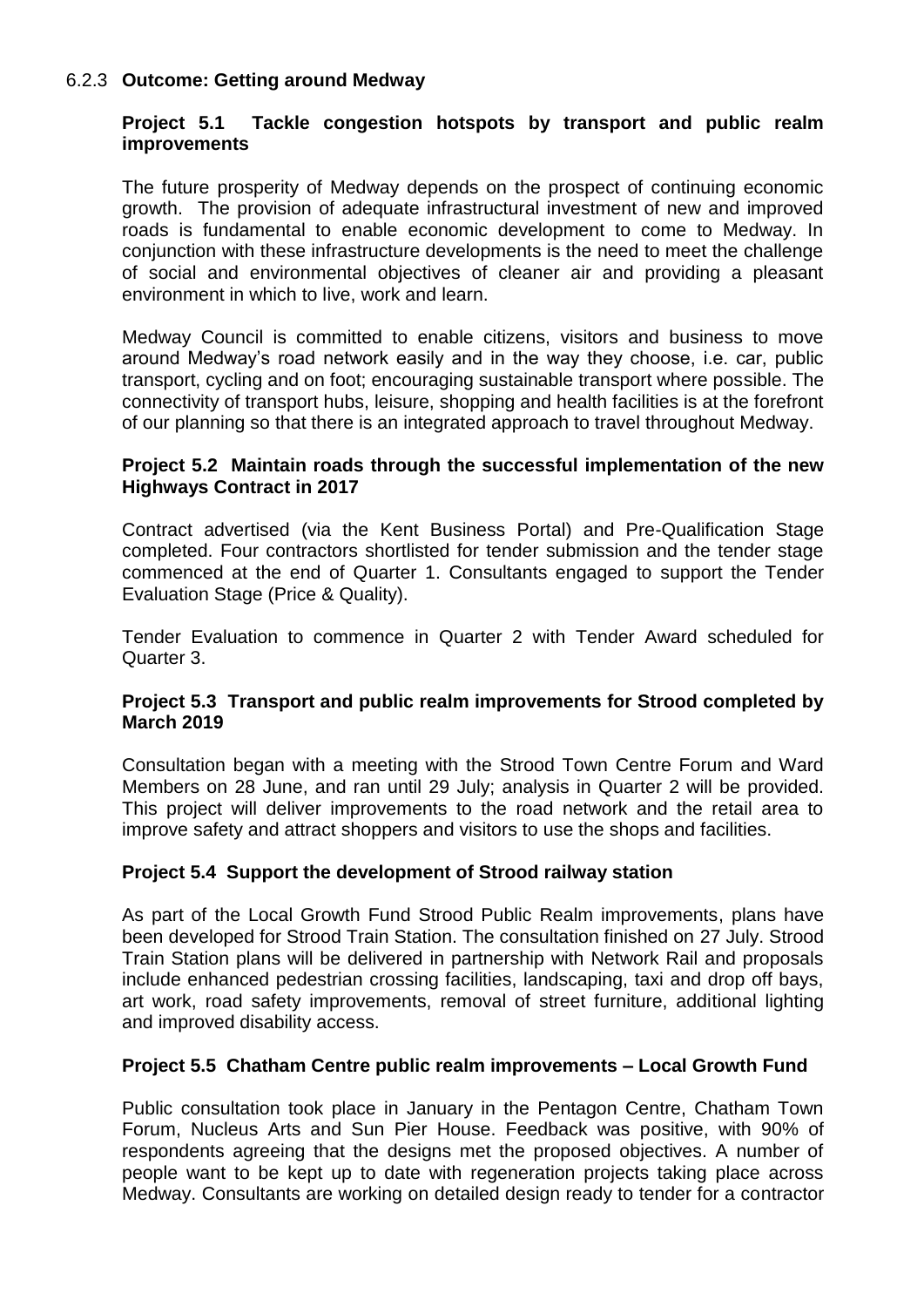to deliver the works. Work is expected to begin January 2017 onwards, with completion expected by March 2018.

# **Project 5.6 Support the development of Chatham Railway Station**

Medway Council are working in partnership with Network Rail to deliver a transformed Chatham Railway Station. Match funding from Medway Council is from the Local Growth Fund, as part of the Chatham Placemaking Project.

Work will include improvements to the forecourt, streamlining the drop-off area, improving signage and widening the pedestrian access towards Chatham Town Centre. The design of this area will complement the Placemaking project proposals from Railway Street through to the Paddock.

Network Rail will be delivering the design with input and agreement from Medway Council Officers. The team is currently finalising the detailed design proposals prior to tendering for a contractor to deliver the works. Works are due to start from spring 2017 and complete by March 2018.

### 6.2.4 **Outcome: Delivering new homes to meet the needs of Medway's residents**

### **Project 6.1 Delivering new homes to meet the needs of Medway's residents**

The Medway Local Plan is progressing in line with its delivery timescales, as set out in the 2015 Local Development Scheme. This aims for Submission of the draft Local Plan to the Planning Inspectorate in the first half of 2018. The next formal consultation stage of the plan will be presented to Cabinet in December 2016. The Local Plan will establish a housing target for Medway up to 2035. The Council is progressing a number of individual projects across the area, particularly along the waterfronts of Strood, Rochester and Chatham that will help in delivering the housing needed for Medway's growing population and realising the area's regeneration potential.

# **Project 6.2 Preparation of the new Medway Local Plan**

Consultation was carried out from 4 January to 29 February 2016 on an 'Issues and Options' document that formed an early stage of the Local Plan preparation.

231 written responses were received to the consultation. This information is being collated and assessed and will form part of the development of the Local Plan. Work is progressing on the collation of the evidence base, including determining infrastructure needs; Sustainability Appraisal; identification of spatial options for development; and drafting policy approaches.

# **Project 6.3 Oversee the process for the promotion of Lodge Hill Sustainable Community**

The Council continues to complete work to support the Public Inquiry. The date agreed for commencement of the Public Inquiry has been set for 20 March 2018. There is liaison with stakeholders on the timetable for submissions to meet the Inquiry requirements.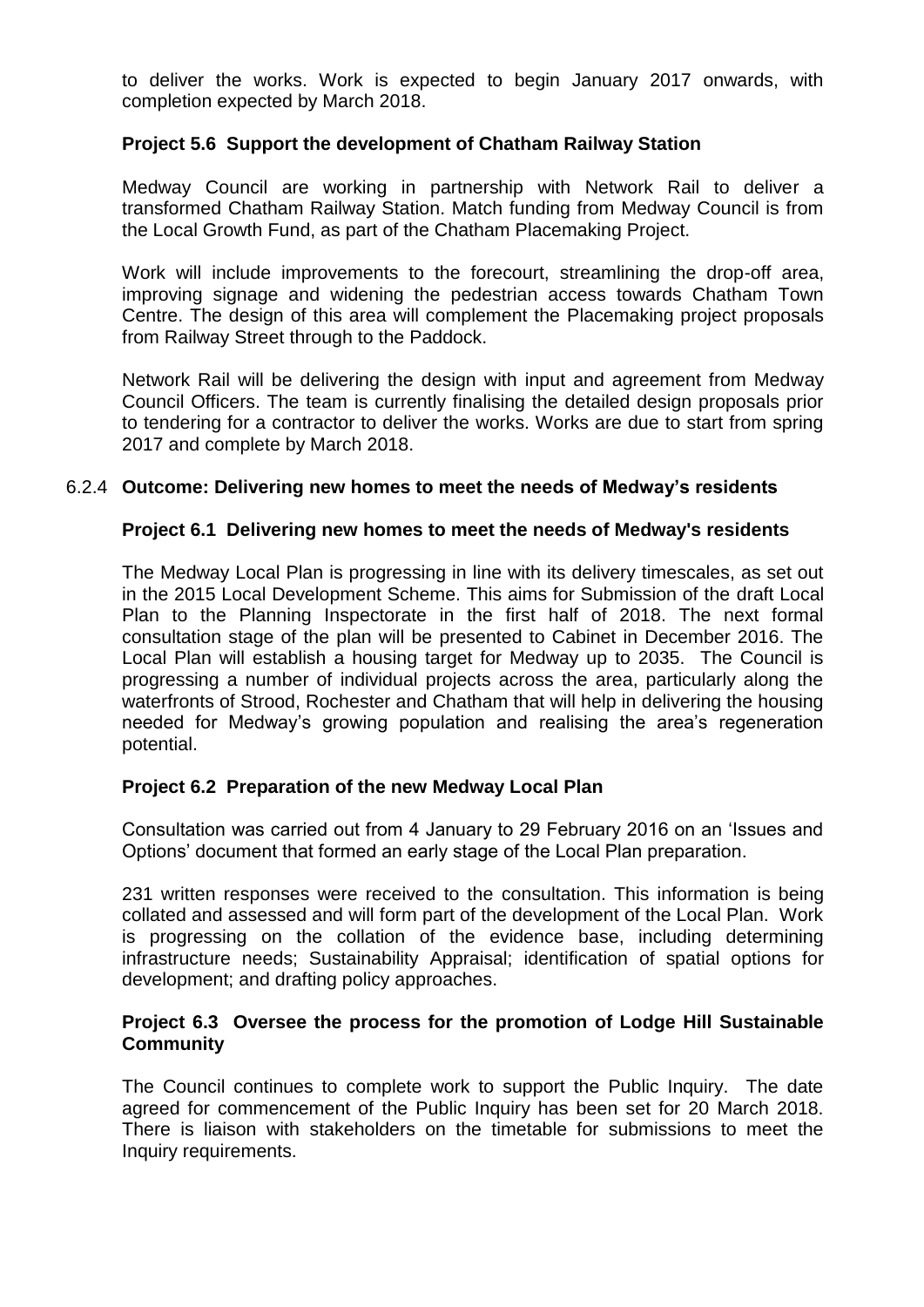# **Project 6.4 Encouraging the delivery of homes through investigation of new financial models and release of Council owned sites.**

Developing regeneration models to facilitate the delivery of mixed use development sites with a focus on residential housing with options including direct Council development, potential income schemes via renting assets/properties and joint ventures with the private sector to share risk and generate income.

As part of this work, Officers have commenced investigations into the benefits that may be achieved by the formation of a Joint venture, Housing Company or other vehicle to develop new affordable Housing within Medway. Work is underway to understand the funding arrangements and costs in regards to set up and outcomes that may be brought about by such an initiative. Discussions with organisations that have followed this route are ongoing to learn from them and report back to Members on the benefits that may be achievable in Medway.

Work is also underway to develop a feasibility study for the regeneration of one of the Council's main housing estates in Gillingham. This study involves the redesign of the estate which will also include identification of external funding streams available to achieve this ambition. The study is at an early stage although initially the draft plan shows that the area can accommodate more affordable housing that is much needed in Medway.

# **Develop and implement options for the regeneration of existing Council housing assets**

The Centenary Gardens development (Beatty Avenue) of 32 bungalows is progressing well and on target for completion by September 2016, as planned. The investigation on potential new development sites is ongoing, but will be subject to the review of the HRA Business Plan in late 2016 once the future funding and resources are clearer, in regards to the forthcoming Higher Value Asset subsidy figure. This awaiting information may have an impact of the Council's future ability to provide directly future new build Council housing.

# **Project 6.5 Rochester Riverside**

Project Steering Group Meetings with the Homes and Communities Agency have been arranged and are taking place on a monthly basis. Pre App Planning advice meetings have been arranged and will have input from other internal departments to assist with the submission of the Rochester Riverside Planning Permission which is scheduled for January 2017. Legal Meetings are planned to take place every 2 weeks to review the Development Agreement, which is on schedule for completion. Rochester Multi Storey Car Park is now open; there are still some small snagging items to be completed.

# **Project 6.6 Strood Riverside**

The recommendation to appoint a contractor to carry out the preconstruction detailed design and construction works for the flood defences via the Scape Construction Framework was noted at Cabinet on 9 August 2016. As part of the Scape process the contactor has produced a feasibility report for the scheme, at no cost to Medway, detailing design options, programme, and initial estimated cost, risks and opportunities. The works will now be considered in 3 phases: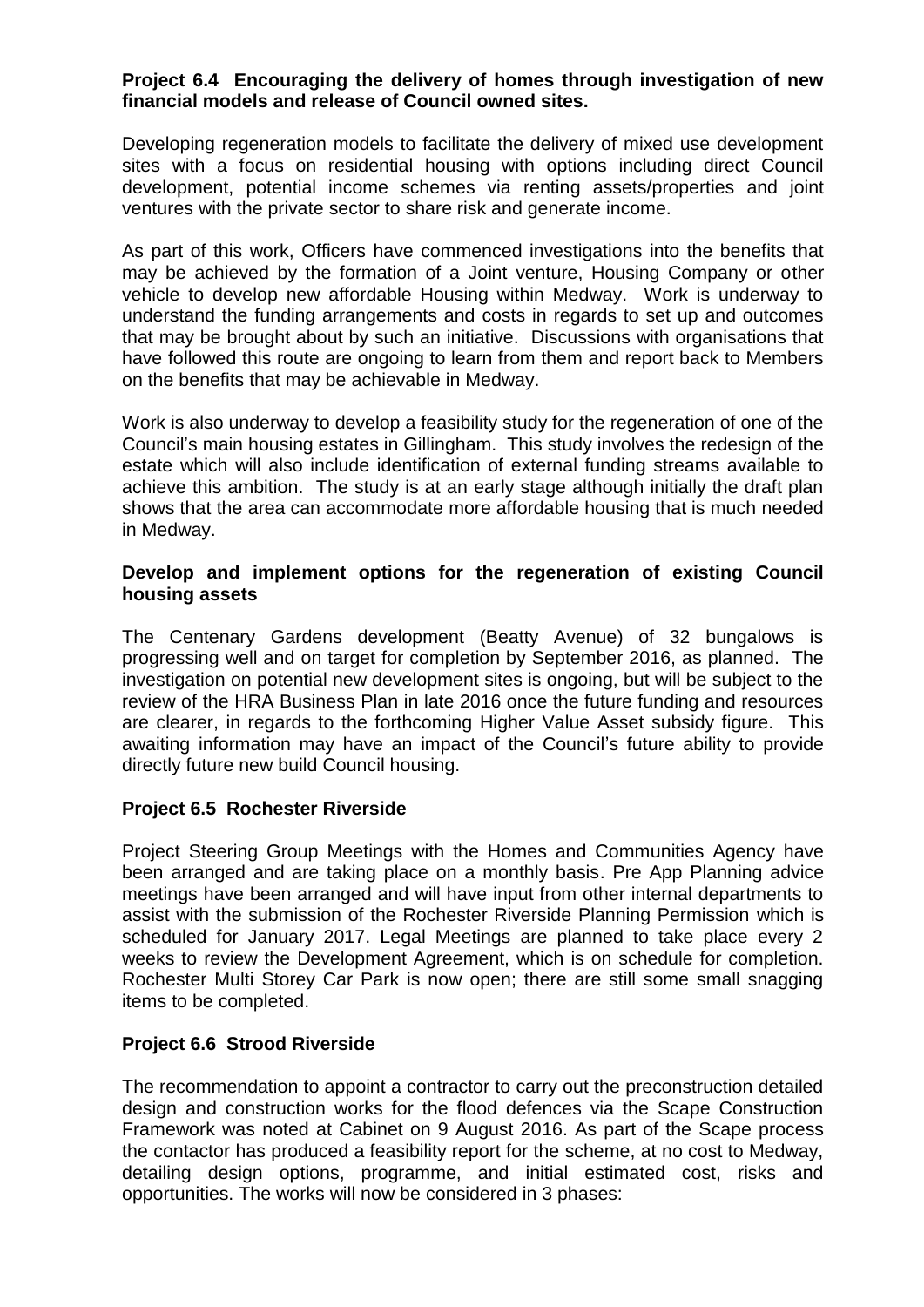Phase 1 Strood Riverside Phase 2 Kingswear Gardens/Watermill Gardens Phase 3 Civic Centre site.

The preconstruction design work will begin in detail in September 2016. A bid for funds from the latest round of Local Growth Fund for the Civic site flood defences was submitted to central government in July 2016 as part of the South East Local Enterprise Partnership bid which will be confirmed in Autumn 2016. Regular discussions continue with Moat and Orbit concerning the development of Kingswear Gardens.

# **Project 6.7 Chatham Waterfront**

An outline planning application has been submitted for the Chatham Waterfront Site, located on Medway Street/Globe Lane. Approval will demonstrate the viability of the site for future development. The proposals provide a minimum of 115 residential units and 1:1 car parking. Additional work has been completed to improve the layout providing more active frontage to Medway Street and clearer lines to the river from Globe Lane, supporting the Council's drive to reconnect the river to the Town Centre. Elected Members have approved the procurement route for disposal of the site, and it is expected that procurement will begin late 2016 with a preferred development partner selected mid 2017.

# 6.2.5 **Outcome: Preventing homelessness**

# **Project 7.1 Preventing homelessness**

The Council is focused on reducing homelessness and addressing temporary accommodation through a Council wide approach by (1) supporting people and vulnerable families to access housing (2) working with landlords and agents to support households to maintain their accommodation and prevent homelessness (3) help Medway's people to get a foot on the housing ladder.

Following the move to Kingsley House in Gillingham, with its improved facilities for clients, the Council continues to work with a range of organisations and services to help prevent households from becoming homeless. Where we are able to prevent homelessness the Council aims to be as proactive as possible. This is demonstrated by a reduction in the number of households who were either actually homeless or at risk of homelessness within 28 days, for Quarter 1 this was 175 compared to 315 for Quarter 1 2015/16

The number of households in temporary accommodation has increased slightly from 242 in Quarter 1 2015/16 to 279 in Q1 2016/17 and is primarily a reflection on the limited supply of social lettings in this quarter, however despite this the service has been able to limit the number of families placed into B&B accommodation (1 household at the end of Quarter 1 2016/17 compared to 13 at the end of Quarter 1 2015/16) compared to many neighbouring authorities and none of the families have been in this accommodation for more than 6 weeks.

Work continued with Members on the Housing (Demand, Supply and Affordability) Task Group, this cross party work concluded successfully with the report being presented to Cabinet on 10 May.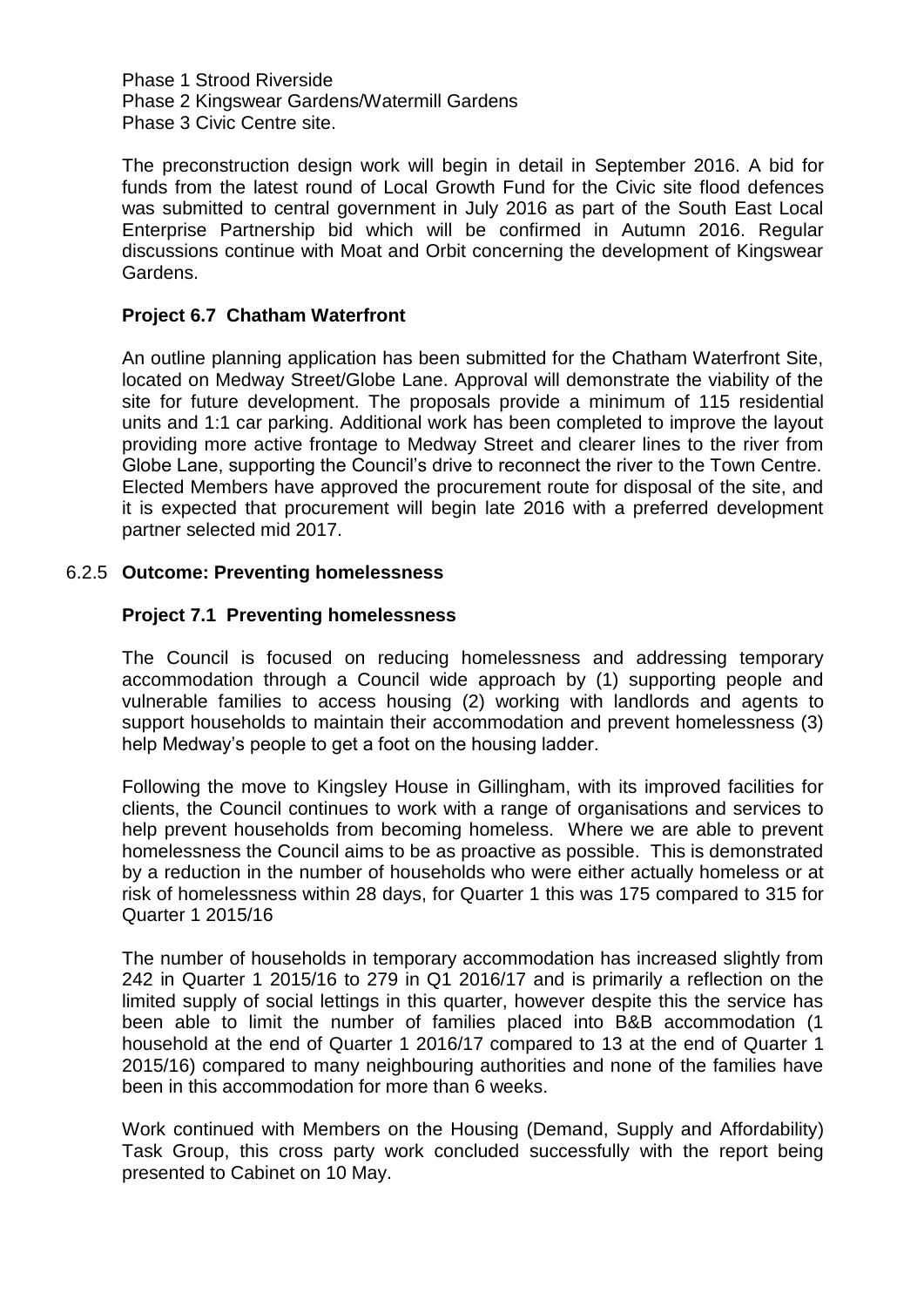# **Project 7.2 Working with landlords and agents to support households to sustain their accommodation and prevent homelessness**

The Council has worked with 1,951 households in Quarter 1 to help them sustain their accommodation or to prevent homelessness over the first quarter. This has been achieved by obtaining improvements to their housing conditions, negotiations with landlords, debt advice and resolution of mortgage and rent arrears. In addition to which we have provided specific housing-related support to allow accommodation to be sustained through floating and accommodation based support. The Council's Tenant Accreditation Scheme has recently won a National Award from Landlords Association in recognition of Tenant Empowerment and support.

# **Project 7.3 Help Medway's people get a foot on the housing ladder**

The Council is working with a range of housing providers to help households secure accommodation to help meet their housing needs in a number of ways, including through the provision of social housing, shared ownership or by assisting households to secure private sector accommodation. For the first Quarter, the Council has assisted 355 households into housing in this way over the first Quarter of 2016/17.

# **7. Key priority 3: Supporting Medway's people to realise their potential**

# 7.1 **Key measures of success - summary**

Details of the 23 Key measures of success for this council priority are included in Appendix 1; however, 9 of these are either data only, or data is not expected until after this report is published

- 11 out of 14 measures were on target
- 4 out of 10\* measures have improved compared with last Quarter
- 8 out of 10\* measures have improved compared with the average of the previous 4 Quarters (\* Total number of measures where comparative data is available)

#### 7.2 **Service comments**

# 7.2.1 **Outcome: Healthy and active communities**

# **Project 8.1 Improving everyone's health and reducing inequalities**

# **Supporting healthy weight**

Medway is committed to making tackling obesity a Public Health priority in 2016. The Public Health Directorate is working with a wide range of other council services to take action on this agenda. As listed in numerous collaborative working agreements between the services, action is being taken by:

- planning colleagues to create a healthier environment for Medway residents
- sports and leisure teams to deliver facilities and opportunities for people to be active
- integrated transport to deliver active travel initiatives and modal shift projects
- greenspaces to continue to deliver parks and places that people can enjoy at no cost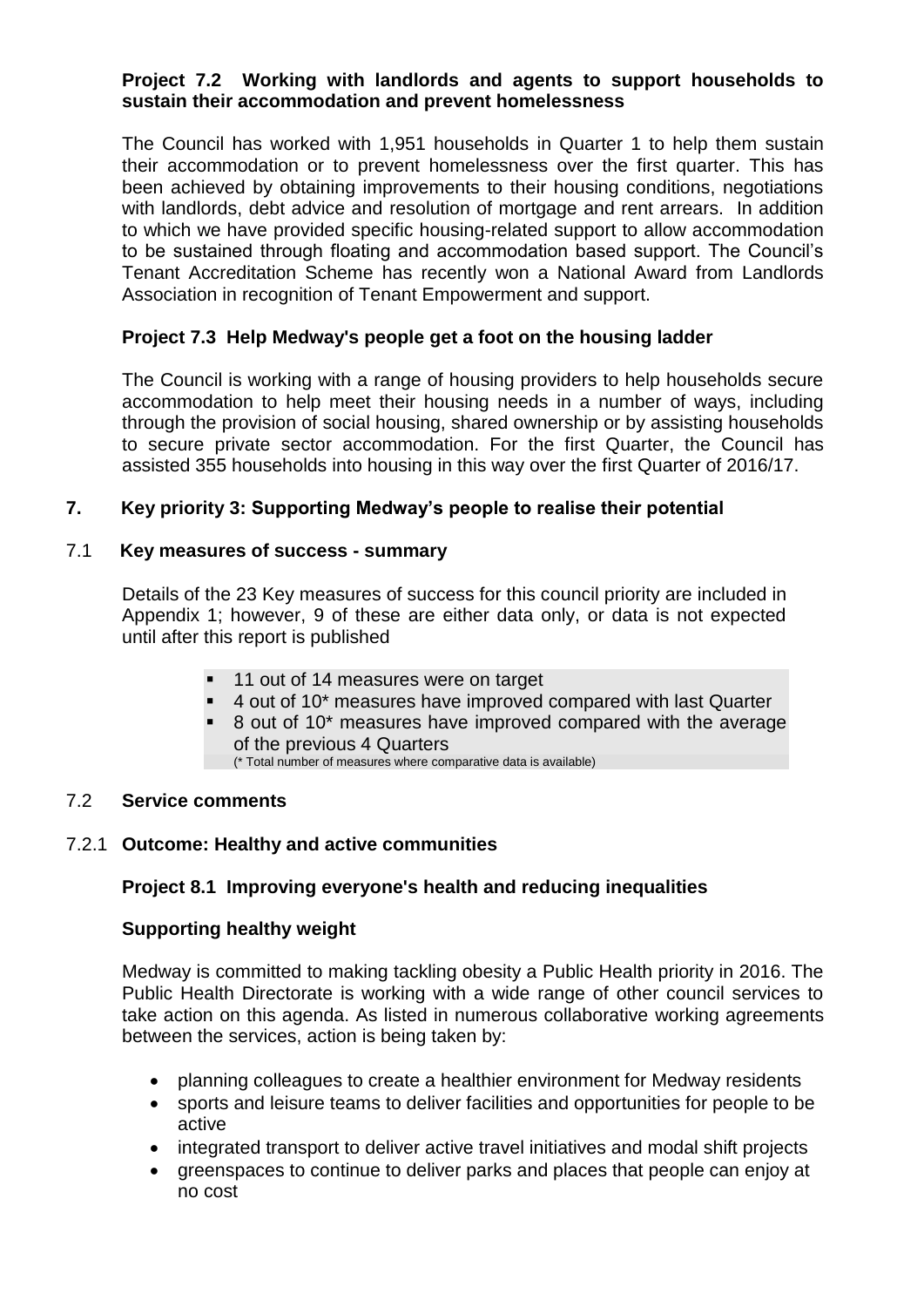- early years team who support children centres, nurseries and pre-schools to create healthy environments with staff trained and motivated to support the healthy weight agenda
- school contracts team who embed the healthy eating agenda in their catering contract work with infant, primary and junior schools

These are just some of the examples of cross council collaborative working that supports the Public Health team's specific activity to prevent childhood obesity and support families to achieve a healthy weight. The Healthy Weight Team provide a number of interventions, including a range of weight management services for children, young people and families, train health and other front line professionals, delivery of the Infant Feeding Strategy and coordination of the Breastfeeding Peer Support Network and delivering a range of community food initiatives, that teaches people to cook healthy meals and grow their own food.

The local authority also plays a lead strategic role by coordinating a local Healthy Weight Network. Annual summits bring the network together to reinforce the need to work together, celebrate success, agree priority actions and drive local action forwards. The network is attended by a wide range of public, private, voluntary and academic sector partners, who all need to contribute if we are to have a significant impact on obesity. The activity of the network is documented in the form of a directory of interventions. These interventions are compared against a separate best practice tool, which highlights what works to tackle obesity effectively.

Medway Council is awaiting the publication of Public Health England Child Healthy Weight Framework (which we are supporting the development of) and the government's childhood obesity strategy, expected to be published in summer 2016. These documents will help us to ensure that our local approach is in line with international best practice and national strategy, and we are taking every opportunity to have a positive influence on the weight and healthy lifestyles of Medway children.

# 7.2.2 **Outcome: Resilient families**

# **Project 9.1 Getting to 'Good' - Children's Services**

#### **Strategy for action**

A strategy for action has been developed and agreed with DfE looking at service transformation, quality of practice, workforce and partnership working, which has set challenging targets for the current financial year. The plan is being imbedded within Children's Services and as part of this work, a reorganisation designed to improve productivity, performance and staff retention is underway.

The Integrated Family Support Service is significantly expanding the number of families being supported to provide early help. This includes multi-agency intervention and associated commissioning of services.

Practice quality standards have been agreed and are being implemented, underpinned by monitoring and quality assurance. A monthly divisional performance and quality assurance meeting is now in place. Chaired by the AD and attended by all managers, it supports an inclusive approach to improving performance and quality in line with the service priorities. Management use of performance information is being continually enhanced through direct access to performance reports allowing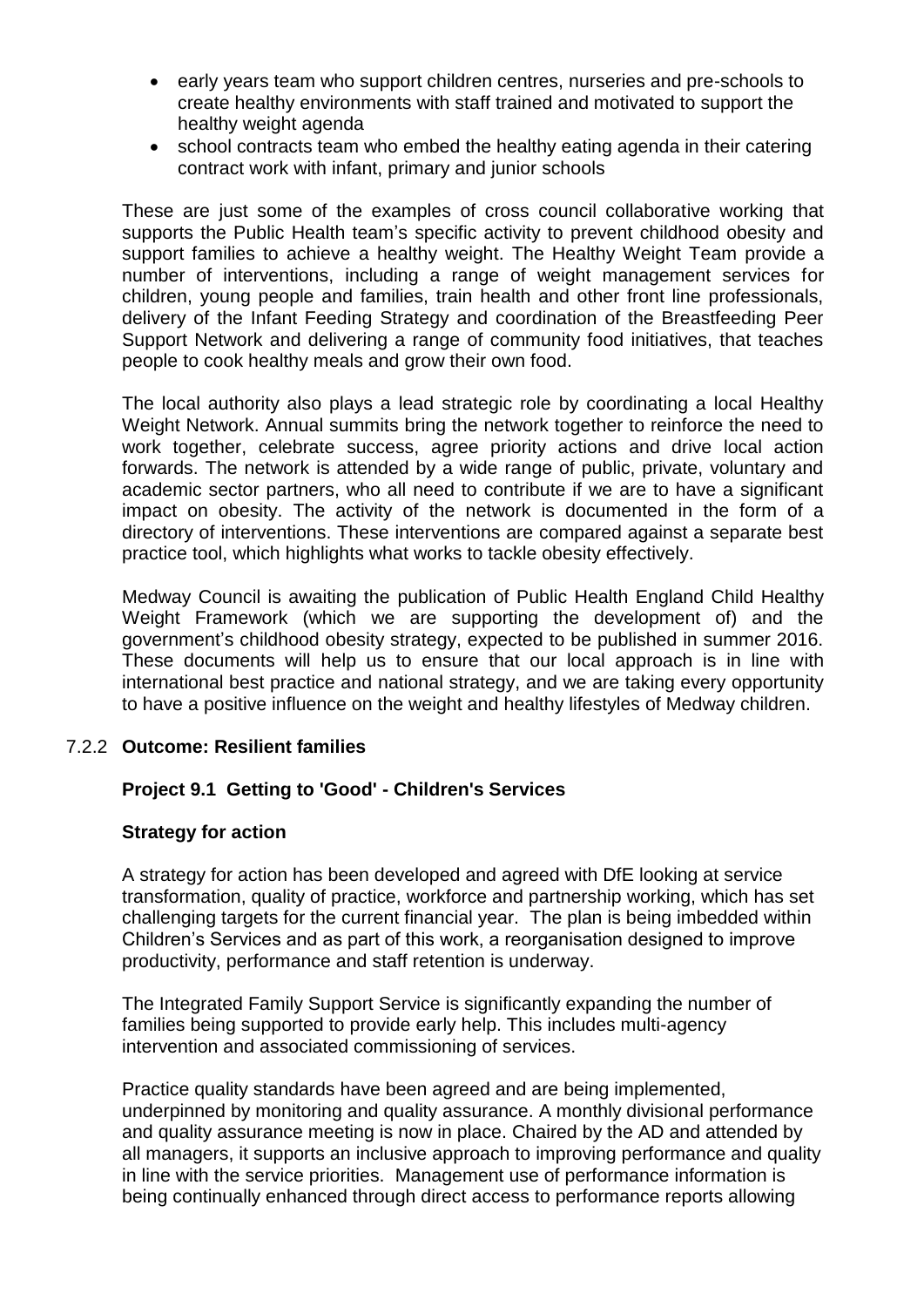them to effectively scrutinise the work of their team and improve key areas of practice.

Benefits already being seen include a significant rise in the families being supported by the Integrated Family Support Service, an increase in looked after children placed with in-house foster carers and significant reductions in the number of children on child protection plans and in care proceedings.

# **Project 9.2 The best start in life**

# **Healthy Child Programme**

Responsibility for the Healthy Child Programme 0-5 years transferred to the Council on 1 October 2015.

A Healthy Child Partnership Group whose aim is to bring professionals and commissioners together to become a steering group for future commissioning, workforce development and service integration, meets regularly.

A needs assessment to inform the development of a new Healthy Child Programme model for Medway is currently nearing completion. This work includes a comprehensive epidemiological needs assessment, insight gathering and workforce modelling work.

In May 2016, CMT approved the recommendation to decommission Medway's Family Nurse Partnership programme. The FNP programme will be decommissioned from the end of December 2016 and replaced by a new Vulnerable Parents Service.

# 7.2.3 **Outcome: Older and disabled people living independently in their homes**

### **Project 10.1 Improve support for vulnerable adults by working with partners and communities**

#### **Social isolation**

Progress on the implementation plan continues with the following specific outcomes achieved so far:

The information resource "Staying Connected" for older people has been updated slightly to reflect changes in organisational details. A small amount of partnership funding has been obtained from Kent Fire and Rescue Service to print copies for use where digital access is not appropriate or available. A limited supply of copies of Stay Connected have been circulated to all Medway libraries and community hubs, produced with partnership funding from KFRS, along with a poster promoting the booklet and website details. Partnership working with Kent Fire and Rescue continues and development of a protocol for a pilot partnership project progressed and the pilot project was expected to start from July.

The "Relationships" Campaign for Mental Health Awareness Week in May took place, highlighting the importance of social connections for people with mental health problems. The campaign also included the relaunch of Stay Connected.

Social Isolation awareness raising sessions have started to be rolled out to people working with older people and those at risk of isolation in Medway.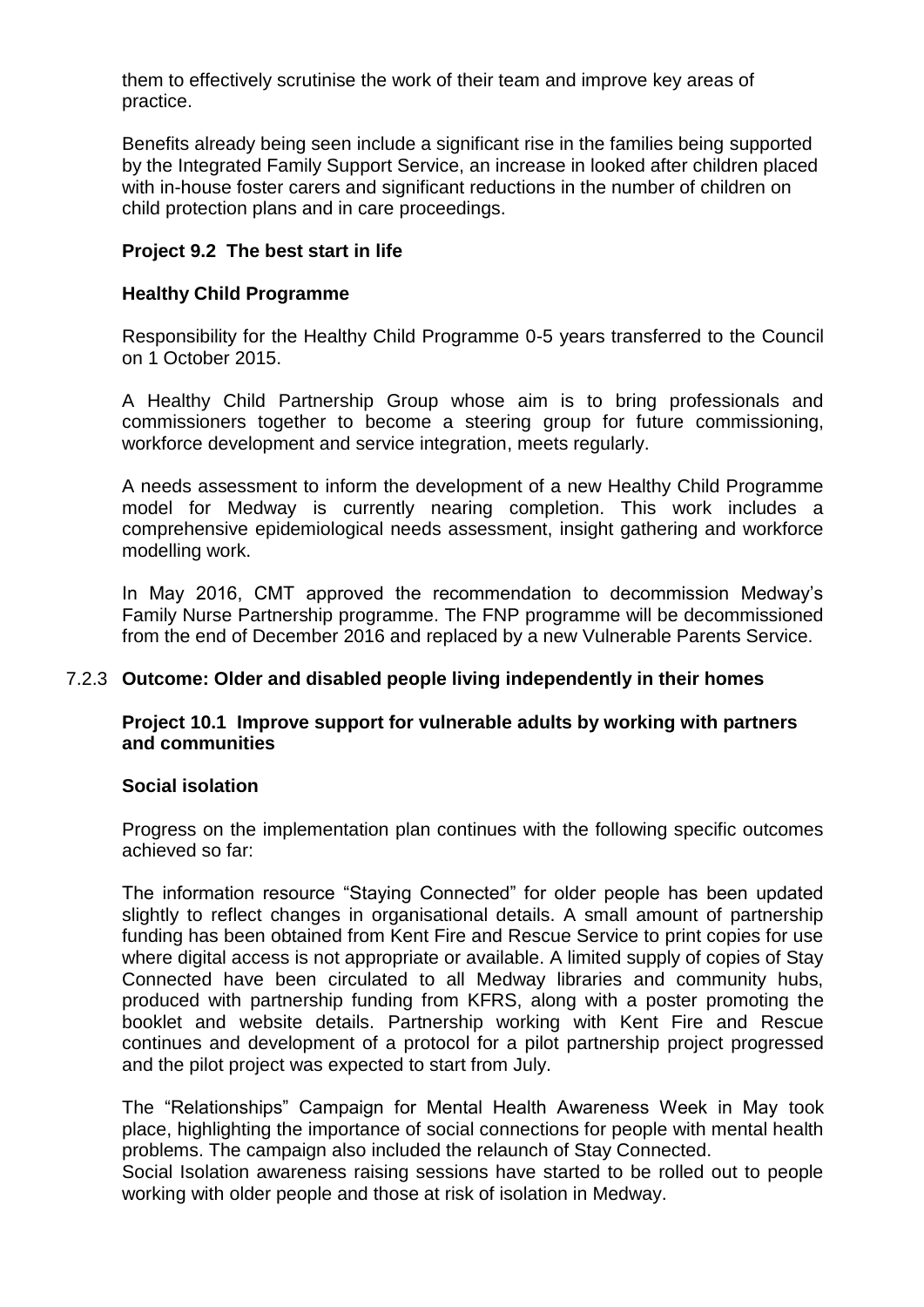A part time strategic co-ordinator is now in post to scope, co-ordinate and develop additional projects with partners to reduce social isolation.

Medway Dementia Action Alliance has agreed to make social isolation one of its priorities for action in 2016/17. A draft implementation plan for 2016/17 has been developed.

# **Adult Social Care Strategy**

An Adult Social Care Strategy 'Getting Better Together' is being consulted on through the summer. The strategy aims to increase prevention, participation and partnerships, personalisation, integration, innovation and safeguarding. Following a diagnostic process undertaken by external consultants Newton Europe, an Adult Social Care Improvement Board will oversee a programme of changes. This will deliver best value and best use of resources, involve our residents, service users and their carers in the proposals and ensure that vulnerable adults remain safe and as independent as possible.

### 7.2.4 **Outcome: All children achieving their potential in schools**

### **Project 11.1 Raising aspiration and ambition**

#### **School inspections**

During this quarter, improvements have continued in school inspections. Primary and secondary school national tests have taken place and provisional results will be known in Quarter 2. In May, OFSTED reviewed progress against the areas for development in the last inspection on arrangements for school improvement, undertaken in March 2015. They found some notable areas of improvement, but they considered that the understanding of respective roles and responsibilities in a landscape of academies was still a significant challenge.

### **8. Ways of working 1: Giving value for money**

#### 8.1 **Key measures of success - Summary**

We measure our success on delivering value for money services firstly by asking our Citizen Panel for their views, and secondly by monitoring how we deal with customer complaints.

#### 8.2 **Citizen Panel**

In May 2016, 559 residents completed the Citizen Panel survey. When asked: 'how satisfied are you with the way the council runs its services?'

- 62.5% were very or fairly satisfied with the way the Council runs it services
- **10.6% were very satisfied.**
- 24.9% were neither satisfied nor dissatisfied.
- 11.1% were very or fairly dissatisfied

When asked: 'do you agree that the council provides value for money services?'

53.6% agreed with the statement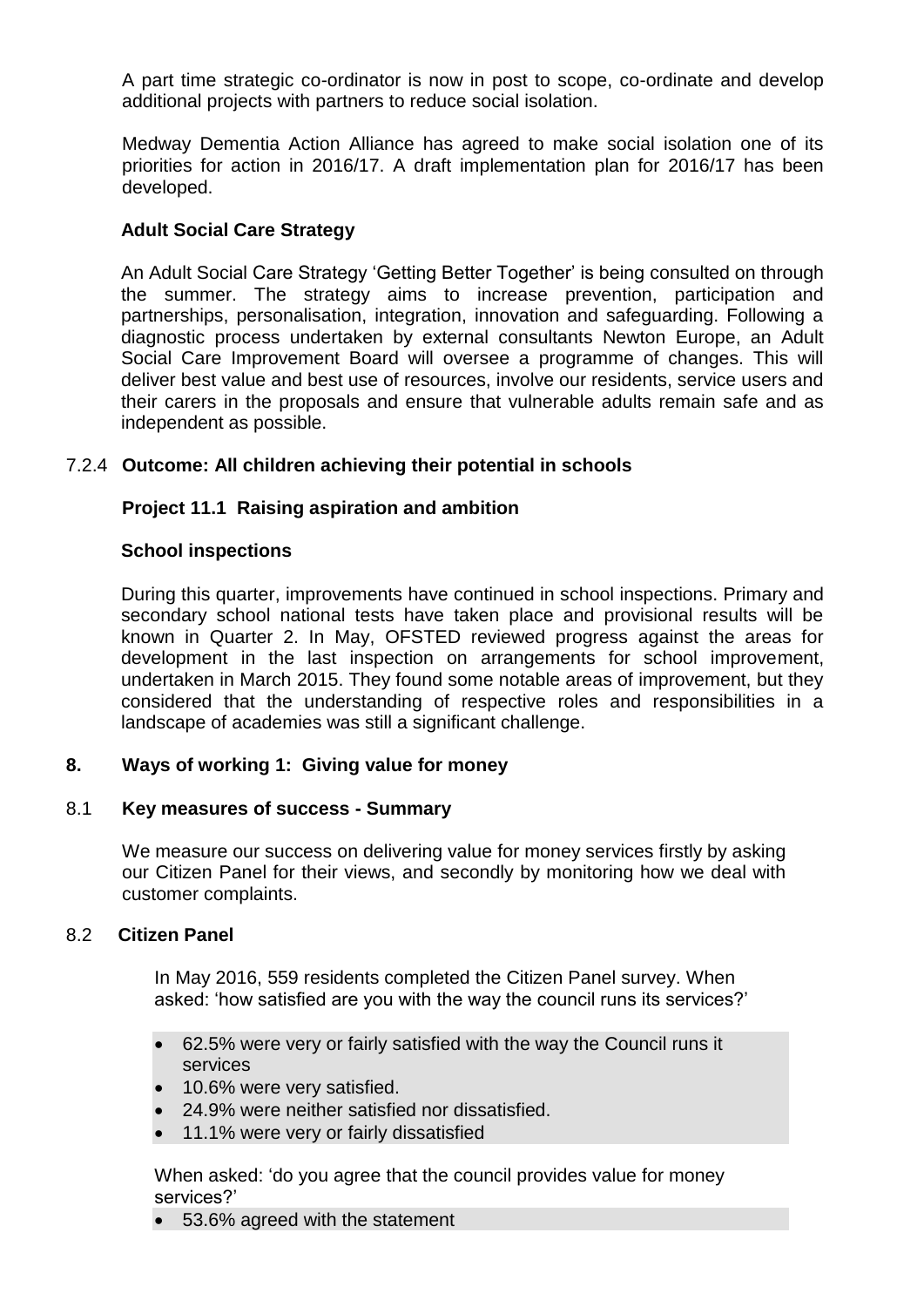- 10.7% disagreed with this statement
- 31.7% neither agreed or disagreed

# 8.3 **Complaints**

| <b>Stage 1 Complaints Quarterly Data 2016/17</b> |                               |                                   |                                       |            |
|--------------------------------------------------|-------------------------------|-----------------------------------|---------------------------------------|------------|
| Quarter                                          | <b>Complaints</b><br>received | <b>Complaints</b><br>responded to | Responded to   % responded<br>in time | to in time |
| Q <sub>1</sub>                                   | 305                           | 318                               | 274                                   | 86.16%     |

#### **Service comments**

# **Stage 1 corporate complaints**

The overall position for Stage 1 corporate complaints in terms of compliance with the 75% performance target for timeliness was 86.16% for Quarter 1 2016/17. This was a slight fall back from Quarter 4 2015/16 where 92% was achieved (albeit for the first time in that year) but performance continues above target. Volumes were high again in April at 120 cases received, but reduced to 91 and 107 respectively in May and June.

# **Stage 2 corporate complaints**

Timeliness performance in Quarter 1 was strong, exceeding what was the best performance of 2015/16 in Quarter 4 This was particularly due to 100% of cases due in June being responded to on time.

| <b>Stage 2 Complaints Quarterly Data 2016/17</b> |                               |                                   |                                                       |                           |
|--------------------------------------------------|-------------------------------|-----------------------------------|-------------------------------------------------------|---------------------------|
| Quarter                                          | <b>Complaints</b><br>received | <b>Complaints</b><br>responded to | <b>Responded to</b><br>in time<br>$(10 \text{ days})$ | % responded<br>to in time |
|                                                  |                               |                                   |                                                       |                           |
| Q <sub>1</sub>                                   | 31                            | 26                                | 23                                                    | 88.46%                    |
| Apr                                              | 10                            |                                   | 3                                                     | 75%                       |
| <b>May</b>                                       |                               |                                   |                                                       | 75%                       |
| June                                             | 13                            |                                   |                                                       | 100%                      |

In Quarter 1, 3 cases were upheld in the customer's favour; 4 partially upheld and 24 cases not upheld.

# **Referrals to the Local Government Ombudsman (LGO)**

16 referrals were made to the LGO in Quarter 1, two more than in Quarter 3 and Quarter 4 2015/16,. In Quarter1 13 decisions were made by the LGO: 6 were closed after initial enquires with no further action; 4 were not upheld and 3 were upheld (Children in Need/Child Protection; Strategic Housing; Psychology and Inclusion).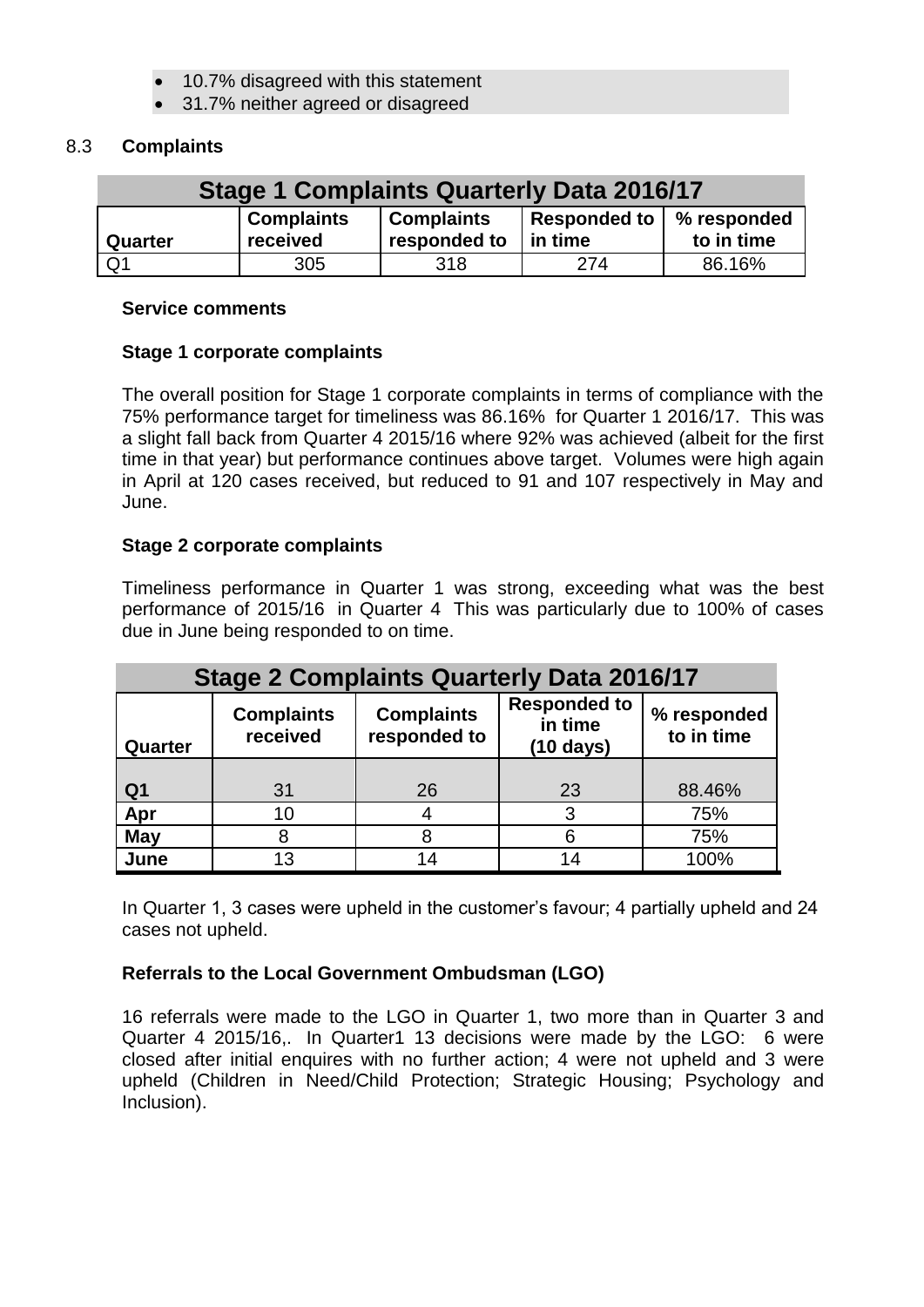# **9. Ways of working 2: Digital services so good that everyone who can use them prefer to do so**

# **PAY**

We went live with the new PAY solution (initially with council tax and business rates) in early May. Feedback during the beta phase was largely very positive and we've seen a 13% increase in online transactions (May – July) compared with the same period last year. We are now moving council tax and business rates to fully live and as we implement more transactions online through the same PAY process, we will continue to iterate where necessary.

# **Pest Control**

Since April, we have been looking in depth at two new areas. *'I want to book*…' initially looking at booking pest control visits. We've scoped and defined the full end to end process, from the initial online booking by users through to the technician planning their day, carrying out visits and completing the service, efficiently and without duplication. We're now in the build phase and expecting to make the process live in beta by October. Next will be 'book a bulky waste collection.'

# **Foster carers**

Project two, '*I want to apply for*…', is initially looking at applying to be a foster carer. As well as making it easier to apply for something from the council, fostering also gives us the potential for a paperless service.

These two new processes will then give us the single way to 'book' and 'apply' for any council service and we'll use them as exemplars for further transformation.

# **Libraries**

We're carrying out user research on the libraries section on **Medway.gov**, a popular section on the website and one which generates lots of calls to the contact centre. We will improve the content and navigation to make it easier for people to find what they're looking for, and build the new section in our new content management system as part of the website rationalisation project.

#### **Payment processes**

We're also starting to redesign some of our payment processes, as part of extending the PAY solution and reducing cash collections.

# **10. Ways of working 3: Working in partnership where this benefits our residents**

Medway is successfully working in partnership to deliver many of our key projects. The following lists the key partnerships which are referenced in this Quarter 1 performance report:

| <b>Project</b><br>reference | <b>Partnership / project</b> | <b>Partners</b>                  |
|-----------------------------|------------------------------|----------------------------------|
| 1.1                         | Community Clear up days      | <b>Community Payback</b>         |
| 1.2                         | Managing green spaces        | Volunteers                       |
| 2.1                         | <b>Employ Medway</b>         | Department of Works and Pensions |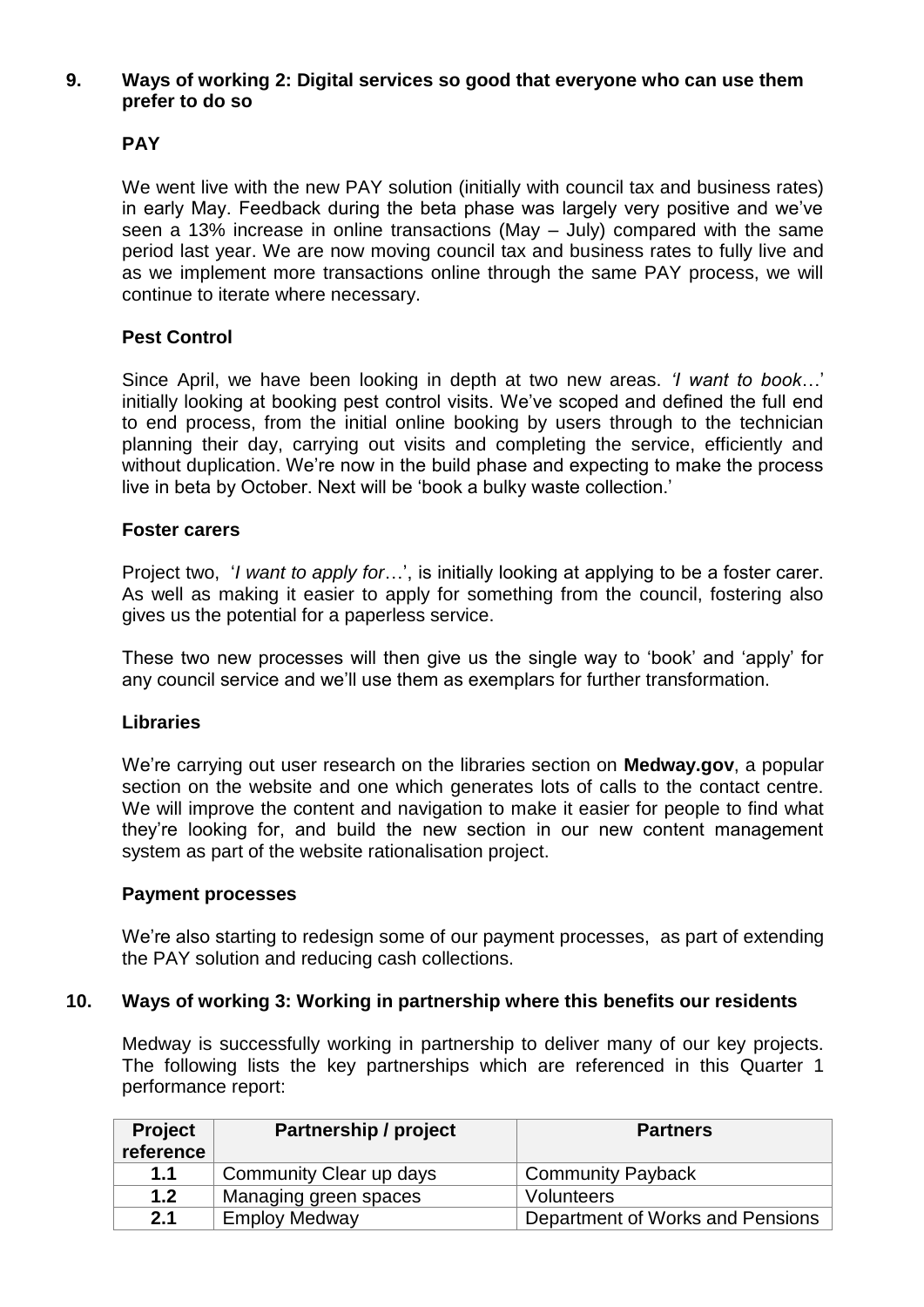| Project<br>reference | <b>Partnership / project</b>                                                                                                                                                                                                                          | <b>Partners</b>                                                                                                                                                                                          |
|----------------------|-------------------------------------------------------------------------------------------------------------------------------------------------------------------------------------------------------------------------------------------------------|----------------------------------------------------------------------------------------------------------------------------------------------------------------------------------------------------------|
|                      | £1.3million contract supporting<br>long term unemployed towards<br>work                                                                                                                                                                               | (DWP)                                                                                                                                                                                                    |
| 2.1                  | <b>One Public Estate</b><br>Funding bid for potential £450k<br>(led by Property) for feasibility<br>study of land use                                                                                                                                 | NHS, Homes and Communities<br>Agency (HCA) and DWP                                                                                                                                                       |
| 2.1                  | <b>Visitor Information Centre</b><br>Development of a promotional<br>plan                                                                                                                                                                             | Tourism South East, Visit Kent and<br>Visit England                                                                                                                                                      |
| 2.1                  | Dickens 2020<br><b>Combined bid for Heritage Lottery</b><br><b>Fund Anniversaries Fund for</b><br>Eastgate House chalet and a<br>detailed activity programme linking<br>the three main sites for Dickens of<br>Portsmouth, London and Medway.         | Greenspaces, Dickens Fellowship,<br>City of Rochester, Portsmouth,<br>London, Gravesham                                                                                                                  |
| 3.3                  | <b>Rochester Airport Technology</b><br>Park<br>£4.4m funding has been<br>successfully awarded from the<br>Local Growth Fund (LGF) for<br>improvements to the airport's<br>runway. A business case for a<br>further £3.7m bid to LGF is in<br>progress | South East Local Enterprise<br>Partnership - SELEP (Kent CC,<br>Essex CC, East Sussex, Thurrock,<br>Southend)                                                                                            |
| 3.2                  | Inward investment contract<br>Procurement of the contract to<br>deliver the next 3 years of Inward<br>Investment service                                                                                                                              | <b>Kent County Council</b>                                                                                                                                                                               |
| 4.1                  | Attracting funding to support Level<br>4 apprenticeships in engineering<br>and digital technologies                                                                                                                                                   | 4 Universities in Medway<br>(University of Kent, Canterbury<br><b>Christ Church University, University</b><br>of Greenwich and Mid Kent<br>College) and local businesses                                 |
| 4.2<br>5.4           | <b>Medway Youth Employment</b><br><b>Strategy</b><br>Strood railway station                                                                                                                                                                           | <b>Medway Youth Trust</b><br><b>Network Rail</b>                                                                                                                                                         |
|                      | improvements                                                                                                                                                                                                                                          | <b>Network Rail</b>                                                                                                                                                                                      |
| 5.6                  | Chatham railway station<br>improvements                                                                                                                                                                                                               |                                                                                                                                                                                                          |
| 8.1                  | <b>Healthy Weight Network</b><br>Preventing childhood obesity and<br>supporting families to achieve a<br>healthy weight                                                                                                                               | Council services: planning, sports<br>and leisure, integrated transport,<br>greenspaces, early years team,<br>school contracts team                                                                      |
| 9.2                  | A Healthy Child Partnership Group<br>Aims to bring professionals and<br>commissioners together to<br>become a steering group for future<br>commissioning, workforce<br>development and service                                                        | Council services: early years team,<br>early help, social care, partnership<br>commissioning, Medway community<br><b>Healthcare Trust, Medway</b><br>Foundation Trust: (school nursing<br>and midwifery) |